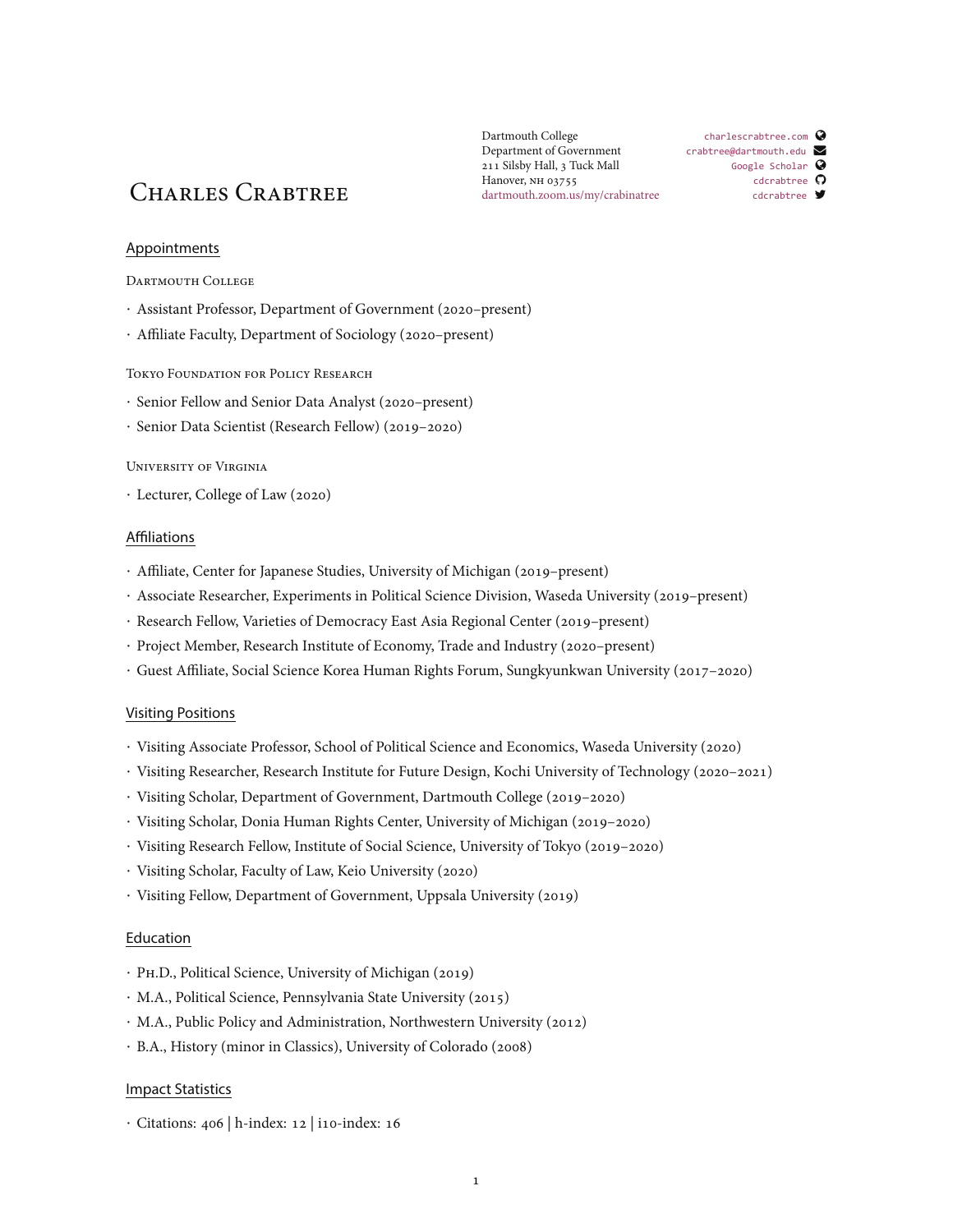#### Research Interests

*Substantive*: Fairness. The politics, economics, and sociology of discrimination. American and Japanese politics. *Methodological*: Research design, experiments, measurement.

#### Publications

Book

[1] **Charles Crabtree**. *Studying Discrimination: An Experimental Approach*. Under contract with *Cambridge University Press*.

Peer-Reviewed Journal Publications *<sup>∗</sup>* Five-year impact factors listed for all journals outside of political science.

*Forthcoming*

- [31] Kristine Eck, Sophia Hatz, **Charles Crabtree**, and Atsushi Tago, "Evade and Deceive? Citizen Responses to Surveillance." Forthcoming at the *Journal of Politics*.
- [30] Kristine Eck and **Charles Crabtree**, "Gender Differences in the Prosecution of Police Brutality: Evidence from a Natural Experiment." Forthcoming at *PLOS ONE*. (*IF: 2.87*)
- [29] Steven Pfaff, **Charles Crabtree**, Holger L. Kern, and John B. Holbein, "Does Religious Bias Shape Access to Public Services? A Large-scale Audit Experiment among Street-level Bureaucrats." Forthcoming at *Public Administration Review*. (*IF: 4.65*) *· Media:* [ACLU](https://www.aclu.org/news/religious-liberty/no-more-forced-prayers-in-school/) and [Richard Dawkins Foundation](https://www.richarddawkins.net/2020/09/u-s-school-principals-discriminate-against-muslims-and-atheists-our-study-finds/).
- [28] Kevin L. Cope and **Charles Crabtree**, "A Nationalist Backlash to International Refugee Law: Evidence from a Survey Experiment in Turkey." Forthcoming at the *Journal of Empirical Legal Studies*. (*IF: 1.13*)
- [27] **Charles Crabtree**, Holger L. Kern, and Matt Pietryka, ["Sponsorship Effects in Online Surveys.](https://link.springer.com/article/10.1007/s11109-020-09620-7)" *Political Behavior*.
- [26] **Charles Crabtree**, Matt Golder, Thomas Gschwend, and Indridi Indridason,"[It's Not Only What you Say, It's](https://t.co/SVRAKnGt5E?amp=1) [Also How You Say It: The Strategic Use of Campaign Sentiment.](https://t.co/SVRAKnGt5E?amp=1)" *Journal of Politics*.
- [25] D. Alex Hughes, Micah Gell-Redman, **Charles Crabtree**, Natarajan Krishnaswami, Diana Rodenberger, and Guillermo Monge,"[Persistent Bias Among Local Election Officials.](https://www.cambridge.org/core/journals/journal-of-experimental-political-science/article/persistent-bias-among-local-election-officials/75176D746F029D72D7197F9CC3CAD831)" *Journal of Experimental Political Science*.
- [24] **Charles Crabtree**, Holger L. Kern, and David Siegel, ["Cults of Personality, Preference Falsification, and the](https://journals.sagepub.com/doi/abs/10.1177/0951629820927790?journalCode=jtpa) [Dictator's Dilemma.](https://journals.sagepub.com/doi/abs/10.1177/0951629820927790?journalCode=jtpa)" *Journal of Theoretical Politics*, 32 (3): 409-434. *· Media:* [Power Corrupts podcast.](https://www.powercorruptspodcast.com/episodes#/from-dictator-to-demigod/)
- [23] Kevin L. Cope, **Charles Crabtree**, and Christopher J. Fariss."[Patterns of Disagreement in State Repression](https://www.cambridge.org/core/journals/political-science-research-and-methods/article/patterns-of-disagreement-in-indicators-of-state-repression/FBCA92BDEFD630ED364DEFE73600172F) [Measures.](https://www.cambridge.org/core/journals/political-science-research-and-methods/article/patterns-of-disagreement-in-indicators-of-state-repression/FBCA92BDEFD630ED364DEFE73600172F)" *Political Science Research and Methods*, 8 (1): 178-187.
- [22] Douglas Lemke and **Charles Crabtree**, ["Territorial Contenders in World Politics.](https://journals.sagepub.com/doi/full/10.1177/0022002719847742)" *Journal of Conflict Resolution*, 64 (2-3): 518-544.
- [21] Chuyu Liu, Yue Hou, and **Charles Crabtree**. ["Anti-Muslim Bias in the Chinese Labor Market.](https://www.sciencedirect.com/science/article/pii/S0147596719301015)" *Journal of Comparative Economics*, 48 (2): 235-250. (lead article, *IF: 1.89*) *· Media: [South China Morning Post Inkstone](https://www.inkstonenews.com/society/survey-finds-strong-anti-muslim-hiring-discrimination-china/article/3046207)* and *[The Economist](https://www.economist.com/graphic-detail/2020/02/22/chinas-minorities-have-a-tough-time-finding-jobs?fsrc=scn%2Ftw%2Fte%2Fbl%2Fed%2Fchinasminoritieshaveatoughtimefindingjobscallmemaybe&%3Ffsrc%3Dscn%2F=tw%2Fdc)*.

*2019*

[20] Pete Hatemi, **Charles Crabtree**, and Kevin Smith,["Ideology Justifies Morality: Political Beliefs Predict Moral](https://onlinelibrary.wiley.com/doi/abs/10.1111/ajps.12448) [Foundations.](https://onlinelibrary.wiley.com/doi/abs/10.1111/ajps.12448)" *American Journal of Political Science*, 63 (4): 788-806. *· Media: [The Atlantic](https://www.theatlantic.com/health/archive/2019/09/political-party-morals/597517/)*, *[National Affairs](https://www.nationalaffairs.com/blog/detail/findings-a-daily-roundup/means-to-an-end)*, and *Vox*['s The Weeds podcast.](https://open.spotify.com/episode/0vy8gG7riysg1mKKVVB4W4)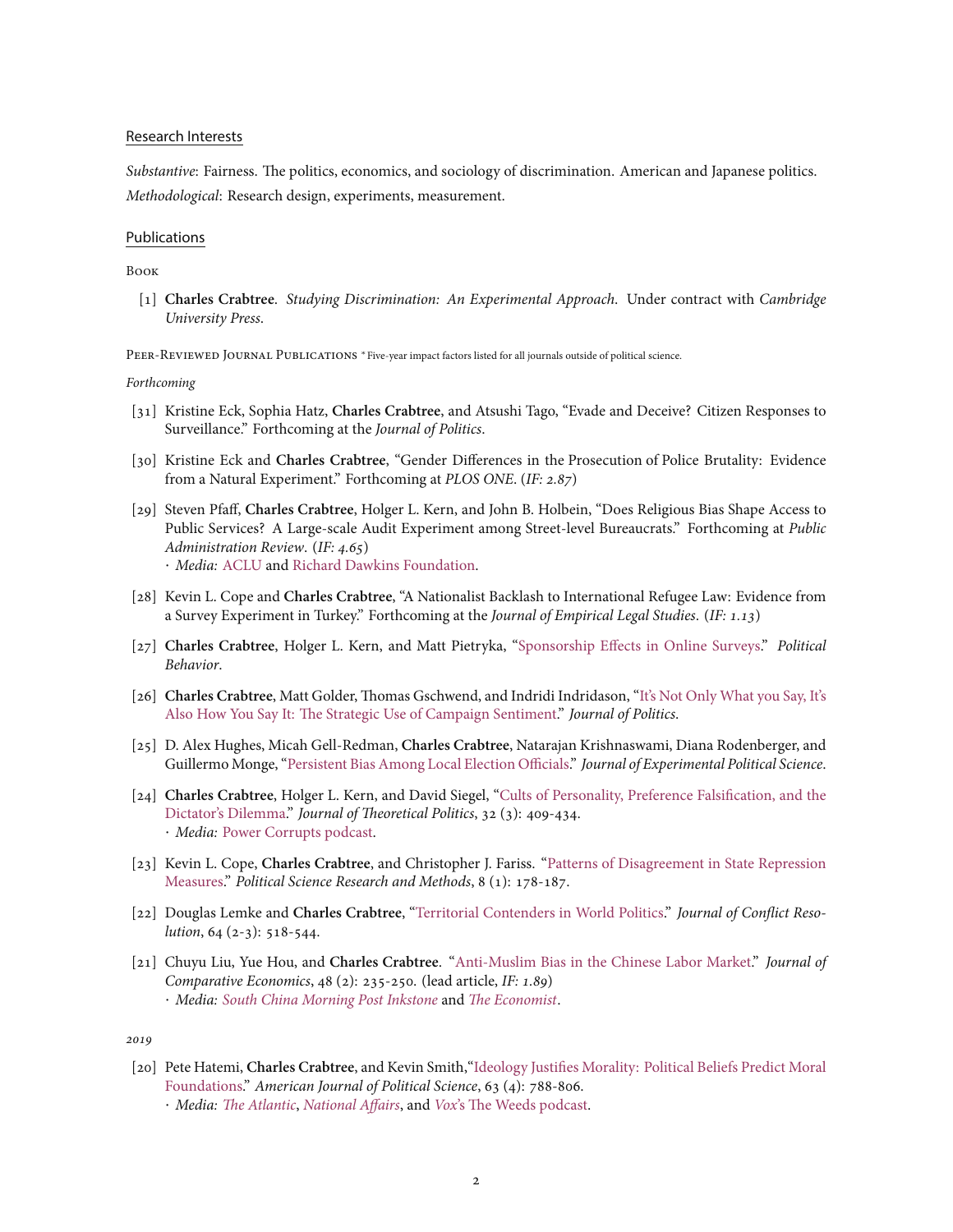- [19] Sona Golder, **Charles Crabtree**, and Kostanca Dhima, "Legislative Representation and Gender (Bias)" *Political Science*, 71 (1): 1-16.
- [18] Nicholas Dietrich and **Charles Crabtree**. ["Domestic Demand for Human Rights: Free Speech and the](https://academic.oup.com/isq/article-abstract/63/2/346/5398553) [Freedom–Security Trade-Off](https://academic.oup.com/isq/article-abstract/63/2/346/5398553)." *International Studies Quarterly*, 63 (2): 346-353.
- [17] Zhanna Terechshenko, **Charles Crabtree**, Kristine Eck, and Christopher J. Fariss, ["Evaluating the Influence](https://www.tandfonline.com/doi/full/10.1080/03050629.2019.1622543) [of International Norms and Sanctioning on State Respect for Rights: A Field Experiment with Foreign Em](https://www.tandfonline.com/doi/full/10.1080/03050629.2019.1622543)[bassies](https://www.tandfonline.com/doi/full/10.1080/03050629.2019.1622543)." *International Interactions*, 45 (4): 720-735.
- [16] **Charles Crabtree** and Michael J. Nelson. ["Judging Judicial Review in the American States](https://journals.sagepub.com/doi/10.1177/1532440019826069)." *State Politics & Policy Quarterly*, 19 (3): 287-311.

*2018*

- [15] Kevin L. Cope, **Charles Crabtree**, and Yonatan Lupu."[Beyond Physical Integrity](https://scholarship.law.duke.edu/lcp/vol81/iss4/9/)." *Law & Contemporary Problems*, 81 (4): 185–195. (*IF: 1.25*)
- [14] Volha Chykina and **Charles Crabtree**. ["Using Google Trends to Measure Issue Salience for Hard-to-Survey](https://journals.sagepub.com/doi/full/10.1177/2378023118760414) [Populations](https://journals.sagepub.com/doi/full/10.1177/2378023118760414)." *Socius*, 4: 1–3. (*IF: TBD*)
- [13] **Charles Crabtree** and Holger L. Kern. ["Using Electromagnetic Signal Propagation Models to Calculate Radio](https://www.cambridge.org/core/journals/political-analysis/article/using-electromagnetic-signal-propagation-models-for-radio-and-television-broadcasts-an-introduction/4DC2319415065AA2EBACD1E9952827FE) [and Television Coverage: An Introduction.](https://www.cambridge.org/core/journals/political-analysis/article/using-electromagnetic-signal-propagation-models-for-radio-and-television-broadcasts-an-introduction/4DC2319415065AA2EBACD1E9952827FE)" *Political Analysis*, 26 (3): 348–355.
- [12] **Charles Crabtree** and Volha Chykina."[Last Name Selection in Audit Studies.](https://www.sociologicalscience.com/articles-v5-2-21/)" *Sociological Science*, 5: 21–28. (*IF: 2.18*)
- [11] **Charles Crabtree**, Holger L. Kern, and Steven Pfaff."[Mass Media and the Diffusion of Collective Action](https://academic.oup.com/isq/article-abstract/62/2/301/5005854?redirectedFrom=fulltext) [in Authoritarian Regimes: The June 1953 East German Uprising](https://academic.oup.com/isq/article-abstract/62/2/301/5005854?redirectedFrom=fulltext)." *International Studies Quarterly*, 62 (2): 301–314.
- [10] Micah Gell-Redman, Neil Visalvanich, **Charles Crabtree**, and Christopher J. Fariss."[It's All About Race:](https://journals.sagepub.com/doi/pdf/10.1177/1065912917749322) [How State Legislators Respond to Immigrant Constituents](https://journals.sagepub.com/doi/pdf/10.1177/1065912917749322)." *Political Research Quarterly*, 71 (3): 517–531. *· Media: [Japan Times](https://www.japantimes.co.jp/opinion/2020/06/28/commentary/world-commentary/blacks-experience-systematic-discrimination-u-s/)*.
- [9] **Charles Crabtree** and Christian Davenport. ["Defining the Terms of the Debate: Repression, Oppression,](https://www.cambridge.org/core/journals/ps-political-science-and-politics/article/contentious-politics-in-the-trump-era/8A14EC673CE2459E4EDD5AF4B1B704C7) [and Discrimination](https://www.cambridge.org/core/journals/ps-political-science-and-politics/article/contentious-politics-in-the-trump-era/8A14EC673CE2459E4EDD5AF4B1B704C7)." *PS: Political Science & Politics*, 51 (1): 17–19.

*2017*

- [8] Daniel M. Butler and **Charles Crabtree**. ["Moving Beyond Measurement: Adapting Audit Studies to Test](https://www.cambridge.org/core/journals/journal-of-experimental-political-science/article/moving-beyond-measurement-adapting-audit-studies-to-test-biasreducing-interventions/BCF420E37046078DE9CC450BAC9A3B90) [Bias-Reducing Interventions.](https://www.cambridge.org/core/journals/journal-of-experimental-political-science/article/moving-beyond-measurement-adapting-audit-studies-to-test-biasreducing-interventions/BCF420E37046078DE9CC450BAC9A3B90)" *Journal of Experimental Political Science*, 4 (1): 57–67. *· Media: [Japan Times](https://www.japantimes.co.jp/opinion/2020/06/28/commentary/world-commentary/blacks-experience-systematic-discrimination-u-s/)*.
- [7] **Charles Crabtree** and Michael J. Nelson. "plotrr: [Functions for Making Visual Exploratory Data Analysis](https://joss.theoj.org/papers/10.21105/joss.00190) [with Nested Data Easier.](https://joss.theoj.org/papers/10.21105/joss.00190)" *Journal of Open Source Software*, http://dx.doi.org/10.21105/joss.00190. (*IF: TBD*)
- [6] **Charles Crabtree** and Michael J. Nelson. ["New Evidence for a Positive Relationship Between](https://academic.oup.com/isq/article-abstract/61/1/210/3817171?redirectedFrom=fulltext) *De Facto* Ju[dicial Independence and State Respect for Empowerment Rights.](https://academic.oup.com/isq/article-abstract/61/1/210/3817171?redirectedFrom=fulltext)" *International Studies Quarterly*, 61 (1): 210–224.
- [5] **Charles Crabtree** and Matt Golder. ["Party System Volatility in Post-Communist Europe.](https://www.cambridge.org/core/journals/british-journal-of-political-science/article/party-system-volatility-in-postcommunist-europe/867F377077DD1AD845C47A54FCDC6783)" *British Journal of Political Science*, 47 (1): 229–234. *·* [Responses to the article.](http://mattgolder.com/volatility)

*2016*

[4] **Charles Crabtree** and Christopher J. Fariss."[Stylized Facts and Experimentation](https://www.sociologicalscience.com/articles-v3-39-910/)." *Sociological Science*, 3: 910–914. (*IF: 2.18*)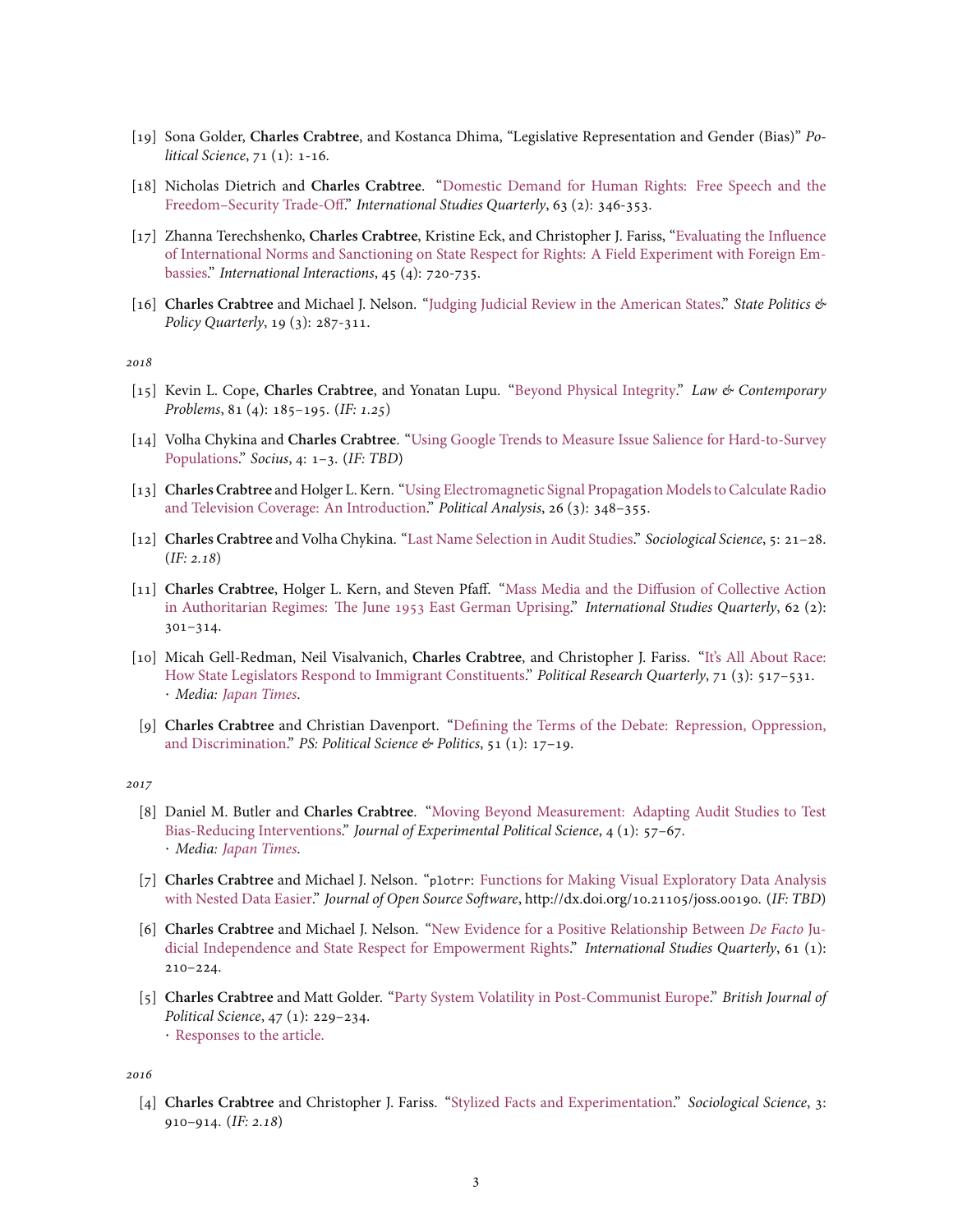*2015*

- [3] **Charles Crabtree** and Christopher J. Fariss."[Uncovering Patterns Among Latent Variables: Human Rights](https://journals.sagepub.com/doi/10.1177/2053168015605343) [and Judicial Independence.](https://journals.sagepub.com/doi/10.1177/2053168015605343)" *Research & Politics*, 2 (3): 1–9.
- [2] **Charles Crabtree**, David Darmofal, and Holger L. Kern."[A Spatial Analysis of the Impact of West German](https://journals.sagepub.com/doi/10.1177/0022343314554245) [Television on Protest Mobilization During the East German Revolution](https://journals.sagepub.com/doi/10.1177/0022343314554245)." *Journal of Peace Research*, 52 (3): 269–284.
- [1] Christopher J. Fariss, Zachary M. Jones, Fridolin Linder, **Charles Crabtree**, Megan Biek, Taranamoll Kaur, Ana Ross, and Michael Tsai."[Human Rights Texts: Converting Human Rights Primary Source Documents](https://journals.plos.org/plosone/article?id=10.1371/journal.pone.0138935) [into Data](https://journals.plos.org/plosone/article?id=10.1371/journal.pone.0138935)." *PLOS ONE*, 10 (9): e0138935. (*IF: 2.87*)

#### BOOK CHAPTERS

- [2] Dan Butler and **Charles Crabtree**. "Audit Experiments." To be submitted for *Advances in Experimental Political Science*, James Druckman and Donald Green (eds.). Cambridge: Cambridge University Press.
- [1] **Charles Crabtree**. 2018."[An Introduction to Email Audit Studies](https://github.com/cdcrabtree/emailaudits/blob/master/crabtree2018.pdf)." In S. Michael Gaddis (ed.) *Audit Studies: Behind the Scenes with Theory, Method, and Nuance*. New York: Springer, Methodos Series.

Editor-Reviewed Journal and Newsletter Publications

- [6] **Charles Crabtree**, Matt Golder, Thomas Gschwend, and Indridi Indridason. Fall 2018. ["Strategic Campaign](http://comparativenewsletter.com/files/archived_newsletters/2018_fall.pdf) [Sentiment.](http://comparativenewsletter.com/files/archived_newsletters/2018_fall.pdf)" *CP: Newsletter of the Comparative Politics Organized Section of the American Political Science Association*, 28 (2): 18–25.
- [5] **Charles Crabtree** and Christian Davenport. 2018."[Contentious Politics in the Trump Era](https://www.cambridge.org/core/journals/ps-political-science-and-politics/article/contentious-politics-in-the-trump-era/8A14EC673CE2459E4EDD5AF4B1B704C7).' *PS: Political Science & Politics*, 51 (1): 17.
- [4] **Charles Crabtree**. Spring 2018."[Introduction: The Comparative Politics of Policing](http://comparativenewsletter.com/files/archived_newsletters/2018_spring.pdf)." *CP: Newsletter of the Comparative Politics Organized Section of the American Political Science Association*, 28 (1): 3–11.
- [3] **Charles Crabtree** and Kostanca Dhima. Spring 2017. ["Testing Theories of Group Consciousness](http://comparativenewsletter.com/files/archived_newsletters/Newsletter_2017Sp.pdf)." *CP: Newsletter of the Comparative Politics Organized Section of the American Political Science Association*, 27 (1):  $15 - 20.$
- [2] Margaret H. Ariotti and**Charles Crabtree**. Spring 2016. ["Improving the Interpretability and Research Trans](http://comparativenewsletter.com/files/archived_newsletters/newsletter_spring2016.pdf)[parency of Maps.](http://comparativenewsletter.com/files/archived_newsletters/newsletter_spring2016.pdf)" *CP: Newsletter of the Comparative Politics Organized Section of the American Political Science Association*, 26 (1): 65-72.
- [1] **Charles Crabtree**, Christopher J. Fariss, and Paul Schuler. 2016. ["The 2015 Belarusian Presidential Election](https://www.sciencedirect.com/science/article/pii/S0261379415300925)." *Electoral Studies*, 42: 304–307.

Select Essays, Opinion Editorials, and Public Scholarship

- [24] Travis Curtice and **Charles Crabtree**. November 4, 2020."[Democracy in crisis: Do Americans support](https://politicalviolenceataglance.org/2020/11/03/democracy-in-crisis-do-americans-support-deploying-election-monitors/) [deploying election monitors?](https://politicalviolenceataglance.org/2020/11/03/democracy-in-crisis-do-americans-support-deploying-election-monitors/)" *Political Violence at a Glance*.
- [23] **Charles Crabtree**, John B. Holbein, Holger L. Kern, and Steven Pfaff. October 9, 2020. ["Does religious](https://medium.com/3streams/does-religious-discrimination-occur-in-american-schools-11a59f508eb6) [discrimination occur in American schools?](https://medium.com/3streams/does-religious-discrimination-occur-in-american-schools-11a59f508eb6)." *3Streams*.
- [22] **Charles Crabtree** and Kiyoteru Tsutsui. September 20, 2020."[Five ways in which Japan's new Prime Minister](https://thehill.com/opinion/international/516984-five-ways-in-which-japans-new-prime-minister-suga-is-different-from-abe) [Suga is different from Abe.](https://thehill.com/opinion/international/516984-five-ways-in-which-japans-new-prime-minister-suga-is-different-from-abe)" *The Hill*.
- [21] Steven Pfaff, **Charles Crabtree**, Holger L. Kern, and John B. Holbein. September 11, 2020."[U.S. school prin](https://www.washingtonpost.com/politics/2020/09/11/us-school-principals-discriminate-against-muslims-atheists-our-study-finds/)[cipals discriminate against Muslims and atheists, our study finds.](https://www.washingtonpost.com/politics/2020/09/11/us-school-principals-discriminate-against-muslims-atheists-our-study-finds/)" *The Monkey Cage Blog, The Washington Post*.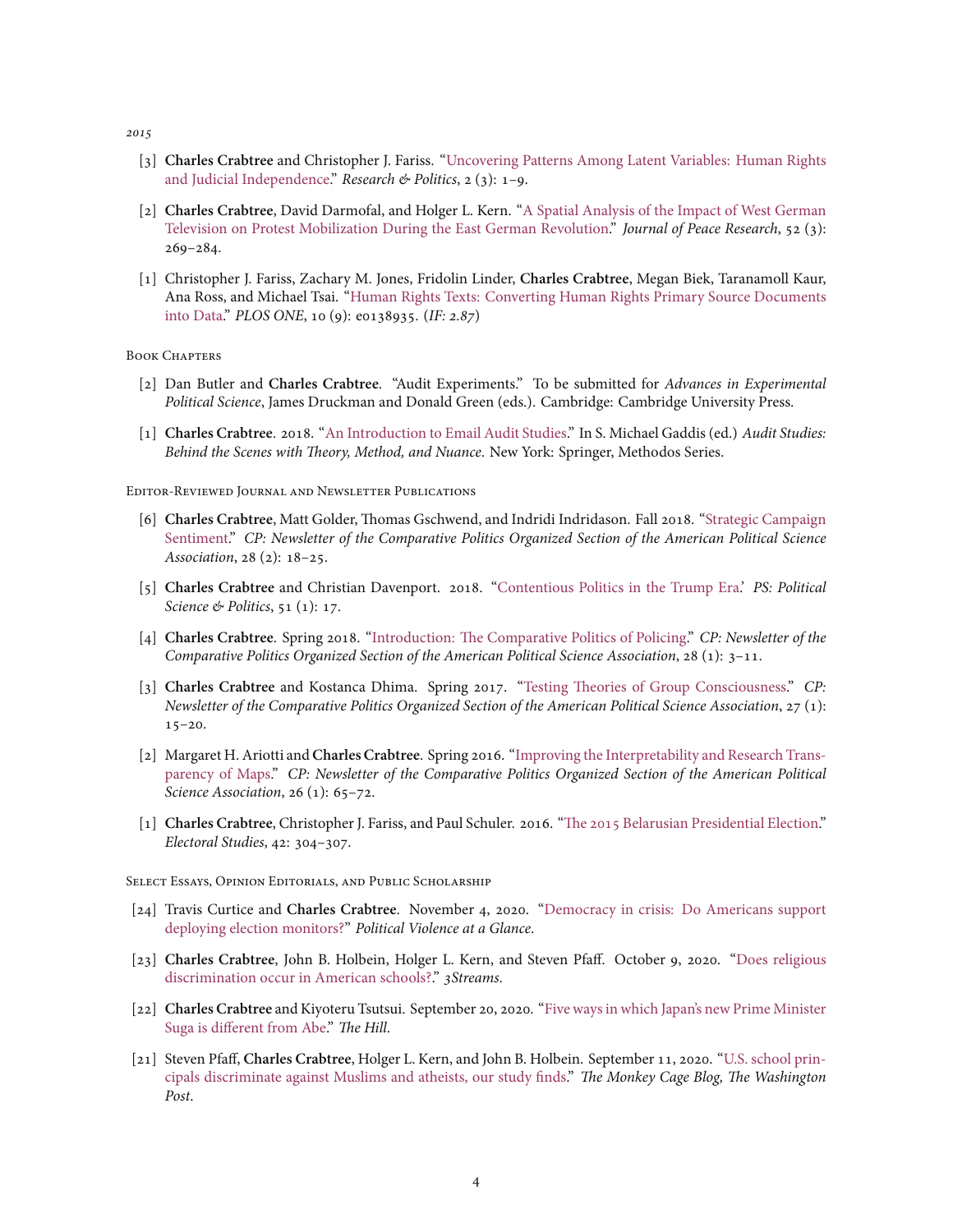- [20] Katherine Clayton, **Charles Crabtree**, and Yusaku Horiuchi. September 2, 2020."[How the media describes](https://www.washingtonpost.com/politics/2020/09/02/how-media-describes-kamala-harriss-ethnicity-doesnt-affect-what-voters-think-her/) [Kamala Harris's ethnicity doesn't affect what voters think of her](https://www.washingtonpost.com/politics/2020/09/02/how-media-describes-kamala-harriss-ethnicity-doesnt-affect-what-voters-think-her/)." *The Monkey Cage Blog, The Washington Post*.
- [19] Elliot Silverberg and **Charles Crabtree**. August 30, 2020. ["Abe's resignation creates uncertainty and op](https://thehill.com/opinion/international/514311-abes-resignation-creates-uncertainty-and-opportunity-in-us-japan )[portunity - in US-Japan relations"](https://thehill.com/opinion/international/514311-abes-resignation-creates-uncertainty-and-opportunity-in-us-japan ) *The Hill*.
- [18] Kiho Muroga and **Charles Crabtree**. August 19, 2020."[Fears about the Marriage arket might deter Japanese](https://www.japantimes.co.jp/opinion/2020/08/19/commentary/japan-commentary/marriage-japanese-women-tokyo-university/) [women from attending Todai](https://www.japantimes.co.jp/opinion/2020/08/19/commentary/japan-commentary/marriage-japanese-women-tokyo-university/)." *Japan Times*.
- [17] **Charles Crabtree** and Kiyoteru Tsutsui. August 6, 2020. ["Why the US-Japan partnership prospered despite](https://thehill.com/opinion/national-security/510495-why-the-us-japan-partnership-prospered-despite-hiroshima-and) [Hiroshima and Nagasaki.](https://thehill.com/opinion/national-security/510495-why-the-us-japan-partnership-prospered-despite-hiroshima-and)" *The Hill*.
- [16] Kiho Muroga and **Charles Crabtree**. July 22, 2020. ["In Japan, men have complicated views about gender](https://www.japantimes.co.jp/opinion/2020/07/21/commentary/japan-commentary/japan-men-complicated-views-gender-equality/) [and equality.](https://www.japantimes.co.jp/opinion/2020/07/21/commentary/japan-commentary/japan-men-complicated-views-gender-equality/)" *Japan Times*.
- [15] **Charles Crabtree** and Kiyoteru Tsutsui. July 19, 2020. ["Don't take our allies for granted, even Japan.](https://thehill.com/opinion/international/507545-dont-take-our-allies-for-granted-even-japan)" *The Hill*.
- [14] **Charles Crabtree**, Kristine Eck, Sophia Hatz, and Atsushi Tago. July 17, 2020."[Japanese distrust of govern](https://www.japantimes.co.jp/opinion/2020/07/17/commentary/japan-commentary/japanese-distrust-government-stalls-adoption-number-card/#.XxHr1JMzZ24)[ment stalls adoption of My Number card.](https://www.japantimes.co.jp/opinion/2020/07/17/commentary/japan-commentary/japanese-distrust-government-stalls-adoption-number-card/#.XxHr1JMzZ24)" *Japan Times*.
- [13] **Charles Crabtree**. June 28, 2020."[Blacks experience systematic discrimination in the U.S."](https://www.japantimes.co.jp/opinion/2020/06/28/commentary/world-commentary/blacks-experience-systematic-discrimination-u-s/) *Japan Times*.
- [12] **Charles Crabtree** and Elliot Silverberg. June 3, 2020."[Don't give up on America's ability to counter China](https://www.scmp.com/week-asia/opinion/article/3087145/asia-shouldnt-underestimate-americas-ability-counter-china)." *South China Morning Post*.
- [11] **Charles Crabtree** and Elliot Silverberg. May 21, 2020. ["Inflamed American attitudes interfere in healthy](https://thehill.com/opinion/international/498474-inflamed-american-attitudes-interfere-in-healthy-competition-with-china ) [competition with China](https://thehill.com/opinion/international/498474-inflamed-american-attitudes-interfere-in-healthy-competition-with-china )." *The Hill*. *· Media:* [The Foundation for Defense of Democracies.](https://www.fdd.org/overnight-brief/may-22-2020/)
- [10] Adam Chilton, Kevin Cope, **Charles Crabtree**, and Mila Versteeg. March 25, 2020. ["Red and blue America](https://bit.ly/2Jj2yGK) [agree that now is the time to violate the constitution](https://bit.ly/2Jj2yGK)." *The Atlantic*.
- [9] Douglas Lemke and **Charles Crabtree**. June 28, 2019. ["Territorial contenders a new agenda for conflict](https://bit.ly/2FGoaeF) [research](https://bit.ly/2FGoaeF)." *Political Violence at a Glance*.
- [8] Conflict Consortium (**Charles Crabtree** and Christian Davenport). November 5, 2018."[The state of conflict](https://bit.ly/2Qy4nS7) [and peace studies](https://bit.ly/2Qy4nS7)." *Political Violence at a Glance*.
- [7] Kevin Cope and **Charles Crabtree**. August 1, 2018. ["Voters are much more likely to support immigrant](https://bit.ly/2Ma90zA)[family separation if they watch Fox News or read Breitbart](https://bit.ly/2Ma90zA)." *USAPP - The London School of Economics and Politics*.
- [6] Micah Gell-Redman, Neil Visalvanich, **Charles Crabtree**, and Christopher J. Fariss. June 11, 2018."[State](https://bit.ly/2ycD1wf) [legislators are less likely to respond to constituents who are not white](https://bit.ly/2ycD1wf)." *USAPP - The London School of Economics and Politics*.
- [5] Andrew Kerner and **Charles Crabtree**. March 8, 2018. ["Conflict researchers should care about the political](http://bit.ly/2FFA89o) [economy of data production.](http://bit.ly/2FFA89o)" *Political Violence at a Glance*.
- [4] Andrew Kerner and **Charles Crabtree**. March 5, 2018. ["Auditing macroeconomic data production](http://bit.ly/2oSyl6L)." *Contexts*.
- [3] Micah Gell-Redman, Neil Visalvanich, **Charles Crabtree**, and Christopher J. Fariss. January 16, 2018."[Do](http://wapo.st/2FMrmny) [lawmakers respond to immigrants' requests? The answer depends on ethnicity and race](http://wapo.st/2FMrmny)." *The Monkey Cage Blog, The Washington Post*.
- [2] **Charles Crabtree**, Christopher J. Fariss, and Paul Schuler. March 24, 2017."[In Belarus, Europe's 'last dictator'](http://wapo.st/2njGIbJ) [is actually allowing protest](http://wapo.st/2njGIbJ)." *The Monkey Cage Blog, The Washington Post*.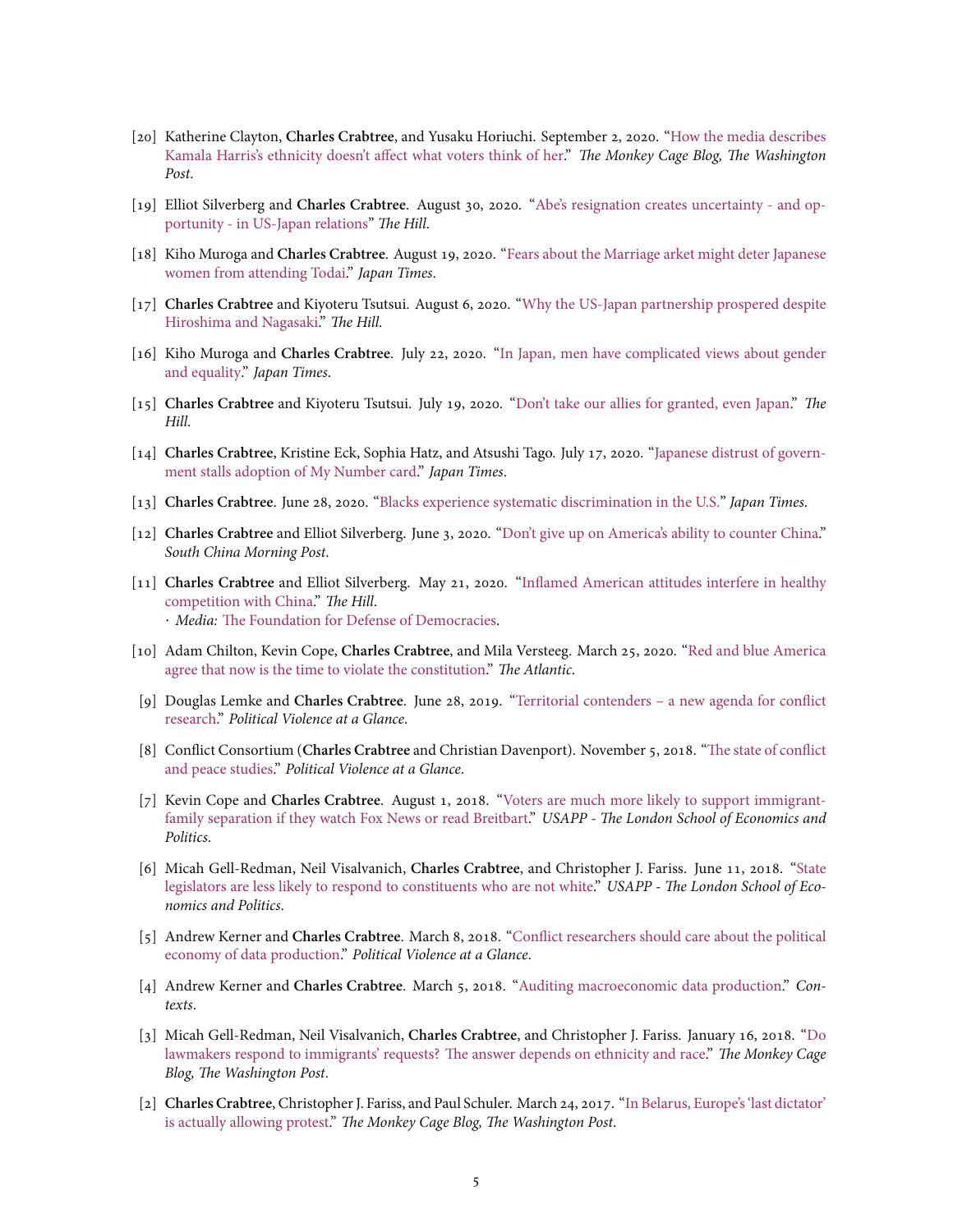[1] **Charles Crabtree**, David Darmofal, and Holger L. Kern. February 26, 2015. ["How did West German TV](http://wapo.st/2gAHw7x) [affect East German protests?"](http://wapo.st/2gAHw7x) *The Monkey Cage Blog, The Washington Post*.

Additional essays can be found on the [Tokyo Foundation for Policy Research's website](https://www.tkfd.or.jp/en/).

Edited Volumes and Symposia

- [3] **Charles Crabtree** (Guest-Editor) and Matt Golder and Sona Golder (Editors). Spring 2018."[The Com](http://comparativenewsletter.com/files/archived_newsletters/2018_spring.pdf)[parative Politics of Policing](http://comparativenewsletter.com/files/archived_newsletters/2018_spring.pdf)." *CP: Newsletter of the Comparative Politics Organized Section of the American Political Science Association*, 28 (1): 1–92.
- [2] **Charles Crabtree** and Christian Davenport (Editors). 2018. ["Contentious Politics in the Trump Era.](https://www.cambridge.org/core/journals/ps-political-science-and-politics/article/contentious-politics-in-the-trump-era/8A14EC673CE2459E4EDD5AF4B1B704C7)' *PS: Political Science & Politics*, 51 (1): 17–25.
- [1] **Charles Crabtree** and Carly Wayne (Editors). 2017. Virtual Special Issue on"[Experimentation in Conflict](http://bit.ly/2x6cyz3) [and Peace Studies](http://bit.ly/2x6cyz3)." *Conflict Management and Peace Studies*.

#### Unpublished Manuscripts

**Subject key:**  $D =$  discrimination,  $F =$  fairness,  $A =$  American politics or USA as a case,  $J =$  Japanese politics or Japan as a case.

Revise and Resubmit

- [3] Kristine Eck, Courtenay Conrad, and**Charles Crabtree**, "Police and Political Violence." (Revise and resubmit at the *Journal of Conflict Resolution*.) [*D, F*]
- [2] **Charles Crabtree**, Christopher J. Fariss, and Holger L. Kern, "What Russian Private Media Censor: New Evidence from an Audit Study." (Revise and resubmit at the *British Journal of Political Science*). [*F*]
- [1] Kristine Eck, **Charles Crabtree**, "Understanding the Effect of Armed Conflict on Civilians: A Machine-Learning Approach." (Revise and resubmit at *Journal of Peace Research*). [*F*]

Special Issues Under Review

[1] Kristine Eck, Courtenay Conrad, and **Charles Crabtree**, "Policing and Political Violence." (Revise and resubmit at the *Journal of Conflict Resolution*.) [*D, F*]

Manuscripts Under Review

- [12] **Charles Crabtree**, John B. Holbein, and Quin Monson, "Americans Are Just as Racially Biased as Their Elected Officials." [*A*, *D*]
- [11] Adam Chilton, Kevin Cope, **Charles Crabtree** and Mila Versteeg, "Liberty vs. Safety: Cross-National Survey Experiments on Attitudes Toward Coronavirus Policy Responses." [*F*, *A*, *J*] *· Media: [Above the Law](https://abovethelaw.com/2020/03/covid-19-brings-all-of-america-together-to-trash-the-constitution/)*, [American Institute for Economic Research,](https://www.aier.org/article/why-facts-dont-matter-to-people/) [China Radio International](http://chinaplus.cri.cn/podcast/detail/1/215055), the [Institute](https://www.ifs.org/news/daily-media-links-3-26-2/) [for Free Speech](https://www.ifs.org/news/daily-media-links-3-26-2/), the [National Constitution Center](https://constitutioncenter.org/blog/battle-for-the-constitution-week-of-mar-23rd-2020-roundup), *[NPR's All Things Considered](https://www.npr.org/2020/04/12/832861825/many-americans-willing-to-trade-some-civil-liberties-to-combat-coronavirus)*, *[Summary Judgment](https://www.summarycommajudgment.com/blog/covid-19-civil-liberties-and-the-constitution)*, and *[The](https://thewire.in/law/is-the-national-lockdown-in-india-constitutionally-valid) [Wire](https://thewire.in/law/is-the-national-lockdown-in-india-constitutionally-valid)*.
- [10] Jay J. Van Bavel, Aleksandra Cichocka, …, **Charles Crabtree**, …, Ralph A. Zwaan. "National Identity Predicts Public Health Intentions During a Pandemic." [*J*, *A*] *<sup>∗</sup> Participated in the global project as the co-leader of the Japan and South Korea teams.*
- [9] Katherine Clayton, **Charles Crabtree**, and Yusaku Horiuchi, "The Limited Impact of Identity Frames on Support for Multiracial Candidates." [*D*, *A*]
- [8] **Charles Crabtree** and Michael J. Nelson, "The Corrosive Effect of Natural Resource Dependence on *De Facto* Judicial Independence." [*F*]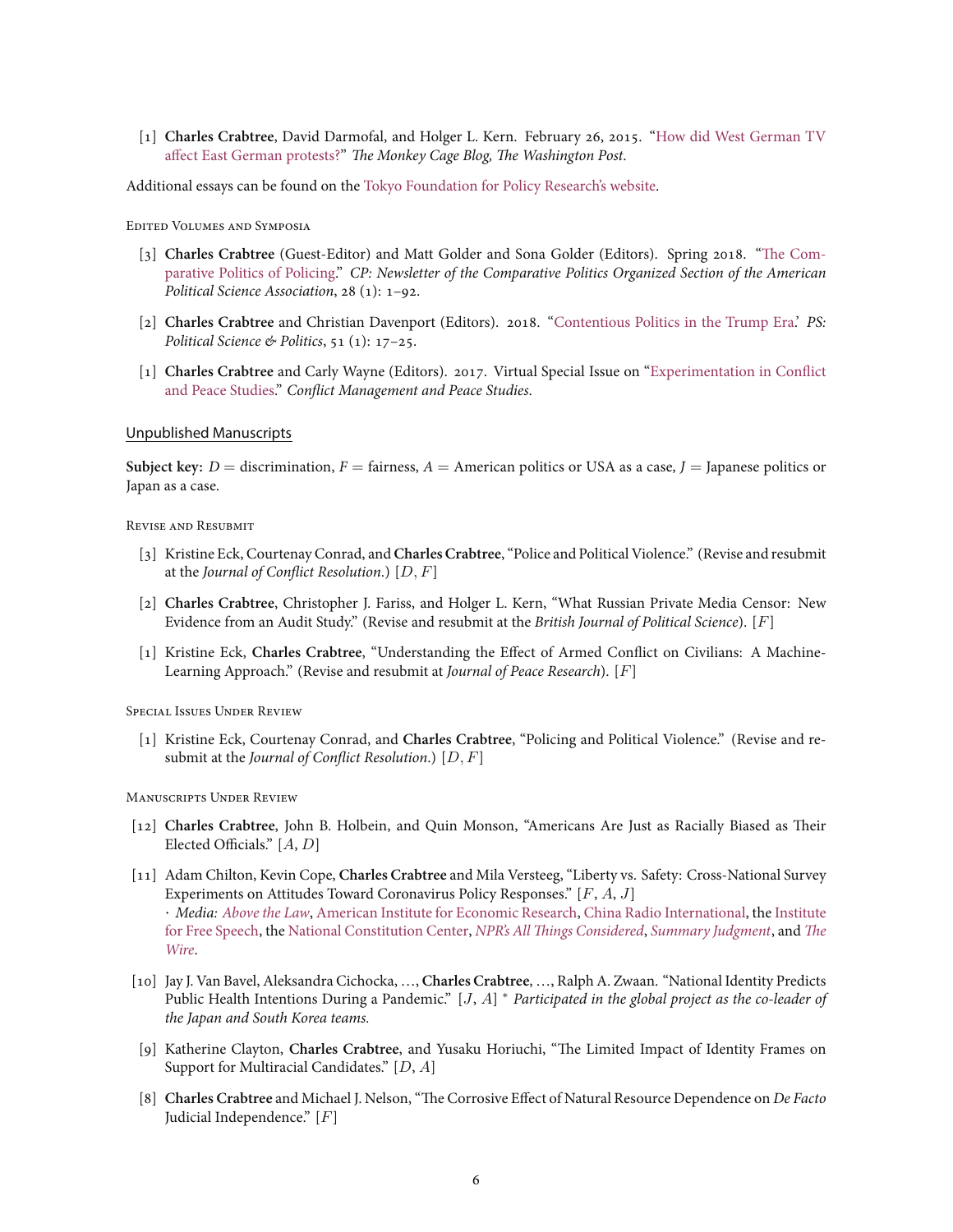- [7] Dimitar Gueorguiev, Li Shao, and **Charles Crabtree**, "Blurring the Lines: Measuring the Effects of Self-Censorship Under Autocracy." [*F*]
- [6] **Charles Crabtree**, "How Public Opinion Shapes Discriminatory Policing." [*D*, *A*]
- [5] Kevin L. Cope and **Charles Crabtree**, "Higher-Order Law and Support for Family Separation." [*D*, *F*, *A*]
- [4] Kiyotero Tsutsui, Matthias Koenig,and **Charles Crabtree**, "From Nationalism to Multiculturalism? Constitutional Provisions on Ethnic, Linguistic and Religious Diversity, 1789 to 2010" [*D*, *F*, *A*, *J*]
- [3] Courtenay Conrad and **Charles Crabtree**, "Courts and Cops: Why Fourth Amendment Rulings Limiting TASERs Increase Police Shootings." [*D, F*, *A*]
- [2] **Charles Crabtree**, Andrew Kerner, and Michael J. Nelson, "Revisiting the 'Remittances Curse'."
- [1] Andrew Kerner and **Charles Crabtree**, "The Political Economy of Data Production."

Select Working Papers and Works in Progress

- [28] **Charles Crabtree**, Yusaku Horiuchi, and Kasey Rhee, "Public Responses to Politicians' Double Standards: The Case of Japan during the COVID-19 Pandemic." [*J*]
- [27] Kasey Rhee, **Charles Crabtree**, Yusaku Horiuchi, "Do Framed National Images Influence Foreign Policy Attitudes?." [*A*]
- [26] **Charles Crabtree**, John B. Holbein, and Quin Monson, "Public and Elite Preferences about Medical Coverage During a Global Pandemic." [*D*, *A*]
- [25] **Charles Crabtree** and John B. Holbein. "Bias Against Asian Americans." [*D*, *A*]
- [24] **Charles Crabtree** and Kiyotero Tsutsui, "Re-examining Public Support for the U.S.-Japan Security Relationship." [*D*, *A*, *J*]
- [23] **Charles Crabtree** and Michael Livermore, "Issue Linkage and Support for the Environment across Asia." [*A*, *J*]
- [22] **Charles Crabtree** and Mila Versteeg, "Who Supports their Constitution? Experimental Evidence from Asia."  $[J]$
- [21] Kevin Cope and **Charles Crabtree**, "When Does the Public Support Admitting Refugees? Experimental Evidence from Asia." [*D*, *J*]
- [20] **Charles Crabtree** and Yoshi Ono, "International Events Drive Discrimination: Examining Japanese Attitudes toward Ethnic Outgroups." [*D*, *J*]
- [19] **Charles Crabtree** and Kiho Muroga, "Perceptions of Legal Costs and Sexual Harassment Reporting: Experimental Evidence from Japan." [*D*, *J*]
- [18] Jinhyuk Jang, **Charles Crabtree**, and Sona Golder, "Do Alliance Signals Influlence Voter Perceptions of Party Positions? Evidence from Japan." [*J*]
- [17] Boyoon Lee and **Charles Crabtree**, "How History Shapes the Public's Immigration Preferences: Experimental Evidence from Asia." [*D*, *J*]
- [16] **Charles Crabtree**, John B. Holbein, and Quin Monson, "Measuring Racism in the United States." [*D*, *A*]
- [15] Elliott Ash, **Charles Crabtree**, and Michael Poyker, "Exposure to Fox News Killings Increases Police Killings of Minorities." [*D*, *A*]
- [14] Kevin L. Cope and **Charles Crabtree**, "The Rhetoric of Immigration Enforcement." [*A*]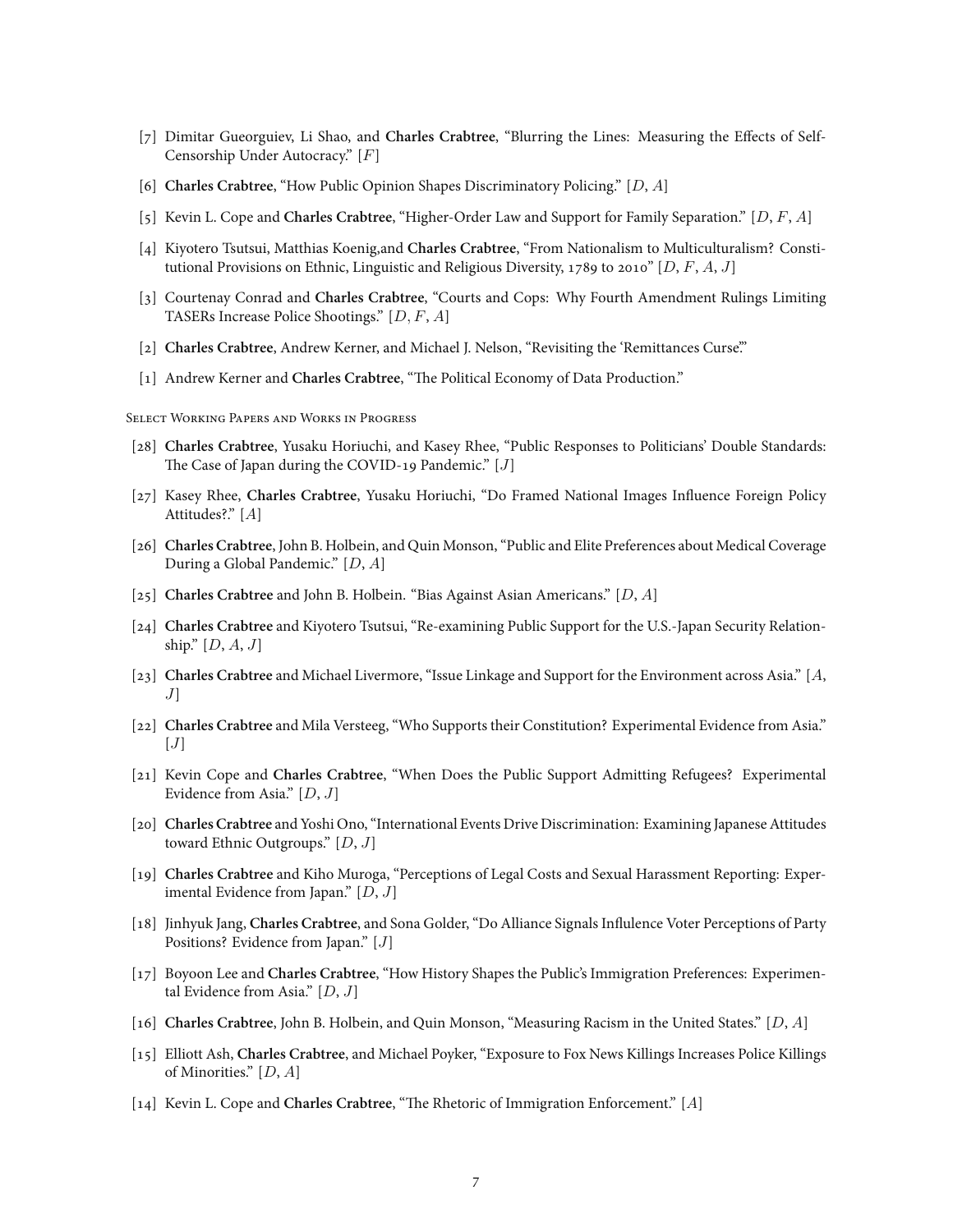- [13] Jason Anastasopoulos, **Charles Crabtree**, Micah Gell-Redman, Neil Visalvanich, "Coethnicity and Responsiveness: Further Evidence from an Audit Experiment on State Legislators." [*D*, *A*]
- [12] Kevin L. Cope and **Charles Crabtree**, "Conceptualizing and Measuring State Repression." [*F*]
- [11] **Charles Crabtree**, Jeong-Woo Koo, Amanda Murdie, David Suárez, Kiyoteru Tsutsui, "Why the Public and Elites Support Human Rights." [*F*, *A*]
- [10] Volha Chykina, **Charles Crabtree**, Christian Davenport, Kiyotero Tsutsui, "What Universities Respect Human Rights and Why." [*F*, *A*]
- [9] **Charles Crabtree** and Kiyotero Tsutsui, "The Drivers of Human Rights Advocacy: Evidence from Over 120,000 HRO Press Releases, 1996-2018" [*F*, *A*]
- [8] **Charles Crabtree** and Christian Davenport, "How do Americans View Contentious Politics? Evidence from a New Elicitation Technique." [*F*, *A*]
- [7] Ray Block, **Charles Crabtree**, Kostanca Dhima, Matt Golder, and Sona Golder, "Gender and Race Consciousness: Conceptualization and Measurement." [*D*, *A*]
- [6] Ray Block, **Charles Crabtree**, Kostanca Dhima, Matt Golder, and Sona Golder, "Linked Fate, Political Attitudes, and Political Behavior." [*D*, *A*]
- [5] Kevin L. Cope, **Charles Crabtree**, "Are Lawyers Biased Against Female Judges? Evidence from Thousands of Anonymous Evaluations." [*F*, *A*]
- [4] Kevin L. Cope, **Charles Crabtree**, "Using Machines and Crowds to Estimate Judicial Ideology." [*A*]
- [3] Quintin Beazer, **Charles Crabtree**, and Holger L. Kern, "Talking up the Regime: Evidence from Russian State-Controlled TV, 2003-2016."
- [2] **Charles Crabtree**, Matt Golder, Thomas Gschwend, and Indridi Indridason, "Negative Campaigning in Multi-Candidate Contests."
- [1] **Charles Crabtree**, Matt Golder, Thomas Gschwend, and Indridi Indridason, "Campaign Sentiment in German Elections."

#### Select Open-Source Software

[charlescrabtree.com/software](http://charlescrabtree.com/software.php) lists all software projects.

- [2] nomine: Functions to classify names based on gender, 6 U.S. ethnicities, or 39 leaf nationalities.  $\blacktriangle$  at [CRAN](https://CRAN.R-project.org/package=nomine) or [GitHub](https://github.com/cdcrabtree/nomine). (Author and contributor.) [\[total CRAN downloads](https://cranlogs.r-pkg.org/badges/grand-total/nomine)]
- [1] plotrr: Functions for making visual exploratory data analysis with nested data easier.  $\blacktriangle$  at [CRAN](https://CRAN.R-project.org/package=plotrr) or [GitHub](https://github.com/cdcrabtree/plotrr). (Author and contributor.) [\[total CRAN downloads](https://cranlogs.r-pkg.org/badges/grand-total/plotrr)]

#### Invited Talks

*· 2020* (*including those cancelled because of COVID-19*): National Chengchi University, Department of Political Science (*scheduled*); Brigham Young University, Department of Political Science (*scheduled*); Yale University, Department of Political Science (*scheduled*); Hong Kong University of Science and Technology (*scheduled*); Research Institute of Economy, Trade and Industry; Kobe University, Graduate School of Law; Ashoka University, Trivedi Center for Political Data; University of Virginia, Batten School of Leadership and Public Policy; Chinese University of Hong Kong, Department of Government and Public Administration; Waseda University, Department of Global Political Economy; University of Tokyo, Institute for Social Science; Yonsei University, Department of Political Science and International Studies; Canon Institute of Global Studies; Otaru University of Commerce, Department of Information and Management Science; Dartmouth College, Program in Quantitative Social Science;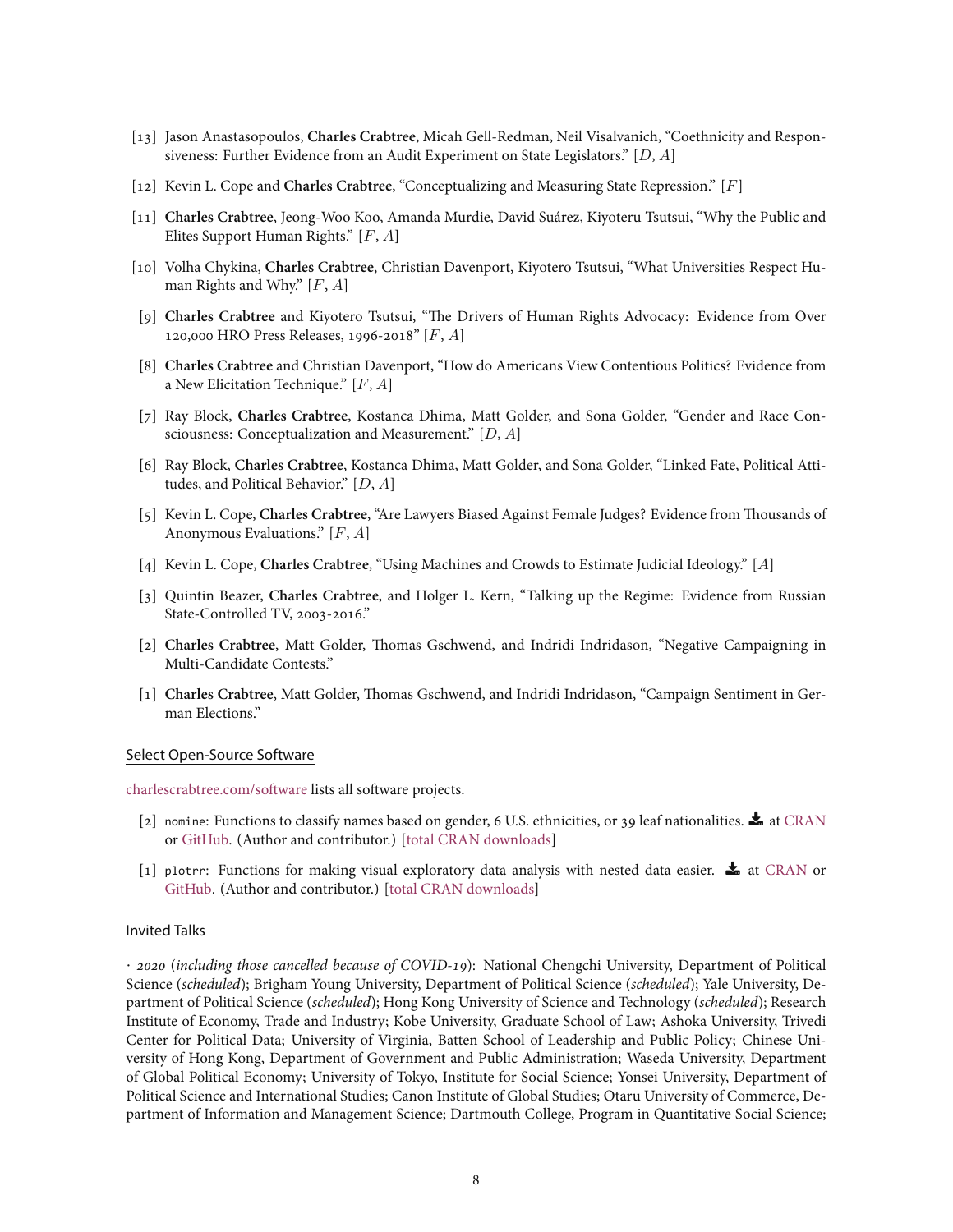Keio University, Faculty of Economics; Tohoku University, College of Law; Hiroshima University, Graduate School for International Development and Cooperation; Hokkaido University, School of Public Policy.

*· 2019*: Sungkyunkwan University, College of Social Sciences; Dartmouth College, Program in Quantitative Social Science; Pennsylvania State University, Department of Political Science; Kochi University of Technology, Research Institute for Future Design; Waseda University, Department of Global Political Economy; University of Oslo, Department of Political Science; Uppsala University, Uppsala Forum; Sungkyunkwan University, College of Social Sciences; Tokyo Foundation for Policy Research; University of California, Riverside, Department of Political Science.

*· 2018*: University of Western Ontario, Department of Political Science; Syracuse University, Department of Political Science; University of New Mexico, Department of Political Science.

*· 2017*: Sungkyunkwan University; Peace Research Institute Oslo (PRIO); Uppsala University, Department of Government.

*· 2016*: University of Washington, Department of Sociology; Florida State University, Department of Political Science; Pennsylvania State University, Sociology of Education Group.

*· 2015*: University of Washington, Department of Sociology; Pennsylvania State University, McCourtney Institute of Democracy.

*· 2014*: Florida State University, Department of Political Science; Florida State University, Department of Political Science.

#### Presentations and Conference/Workshop Activity

Invited Workshop Presentations and Participation

*· 2020* (*including those cancelled because of COVID-19*): Folke Bernadotte Academy, The Pursuit of Peaceful Polling (*scheduled*); Keio University, Contentious Politics in Asia Workshop (*scheduled*); Tohoku University, Experiments and Text Analysis Workshop (*scheduled*); Stanford University, Comparative Sociology Workshop; University of Chicago Law School, How Constitutional Rights Matter Workshop; Kobe University, Workshop on Experimental Research; Pacific Forum, Game-Changing Technologies and the US-Japan Alliance; Sungkyunkwan University, Seoul Conference on Human Rights; ESSEC Business School, The Nexus of Business and Government in the Global Economy; Kyoto University, Transdisciplinary Approaches to Good Governance.

*· 2019*: Meiji Gakuin University, Experimental Social Science Conference; University of Michigan, Japan's Relations in Southeast Asia; Research Institute for Humanity and Nature, Opening and Enacting New Futures; Northwestern University, Advances in Experimental Political Science Workshop; Sungkyunkwan University, Seoul Conference on Human Rights; Trilateral Forum Tokyo; University of Michigan, Bridging the Methodological Gap: Devising Collaborative Quantitative and Qualitative Research Projects on Japan; Washington University in St. Louis, Policing Mini-Conference.

*· 2018*: Johns Hopkins University, Policing Workshop; New York University, Workshop on Data-Driven Criminal Justice Reform; University of Michigan, Campus Human Rights Conference; University of Michigan, Frontiers of Human Rights Research: Methodological Innovations and New Rights Issues; University of Michigan, Future Leaders in Human Rights.

*· 2017*: Sungkyunkwan University, SSK Human Rights Forum; University of Konstanz, Empirical Study of Authoritarian Regimes Workshop; University of Virginia, The Future of Human Rights Scholarship Workshop.

*· 2015*: Sciences Po Paris, Making Electoral Democracy Work Workshop; University of Konstanz, Empirical Study of Authoritarian Regimes Workshop.

*· 2013*: Yale University, Communication, Technology and Political Conflict Workshop.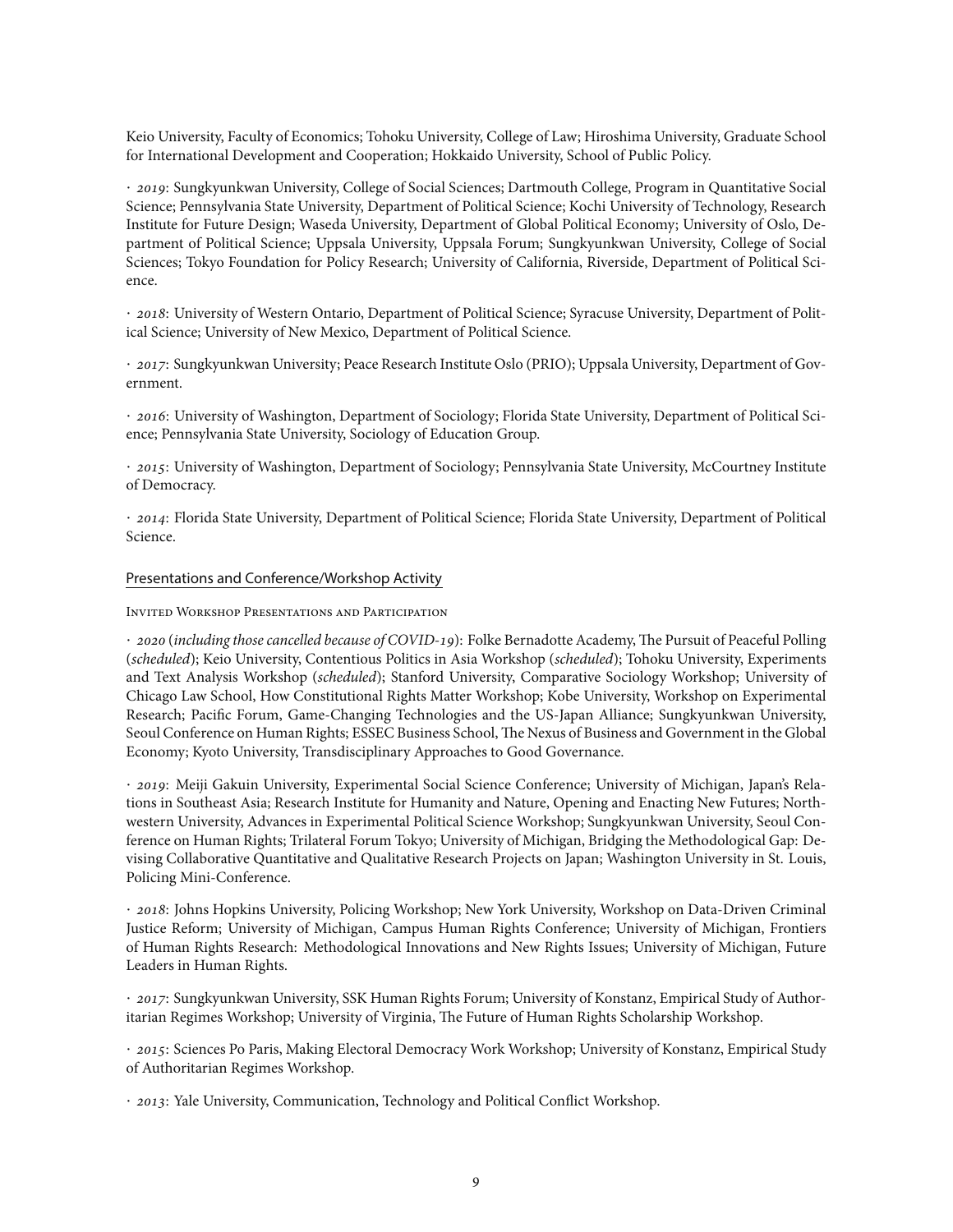Conference Presentations, Posters, or other Participation

*· 2020* (*including those cancelled because of COVID-19*): Conference on Empirical Legal Studies; International Studies Association Meeting; Japanese Society for Quantitative Political Science Meeting; Midwest Political Science Association Meeting; Online Workshop on the Computational Study of Law; Peace Science Society; Society for Political Methodology Meeting; Southern Political Science Association Meeting.

*· 2019*: American Political Science Association Meeting; American Sociological Association Meeting; Canadian Political Science Association Annual Meeting; Conference on Data Science and Law; International Studies Association Meeting; Midwest Political Science Association; Northeast Workshop in Japanese Politics; NYU-CESS Experimental Political Science Conference; Political Economy and Public Law Conference; POLTEXT; Quantitative Text Analysis Dublin (QTA-DUB) Workshop; Southern Political Science Association Meeting; The Future of World Society Theory Conference; Tohoku Experimental Political Science Workshop; The Social Practice of Human Rights; Western Political Science Association Meeting.

*· 2018*: American Political Science Association Meeting; Australian Society for Quantitative Political Science Meeting; Conference on Empirical Legal Studies; Harvard Experimental Political Science Graduate Conference; International Studies Association Meeting; Manifesto Corpus Conference; NYU Identity Politics Research Group; Online Workshop on the Computational Study of Law; Peace Science Society; Politics of Race, Immigration, and Ethnicity Consortium (ASU, MSU); PRIS Biennial Symposium; Southern Political Science Association Meeting; SSK Human Rights Conference; State Politics and Policy Conference; The Other America: Still Separate. Still Unequal; Western Political Science Association Meeting.

*· 2017*: American Political Science Association Meeting; European Political Science Association Meeting; Harvard Experimental Political Science Graduate Conference; International Studies Association Meeting; International Studies Association West Meeting; Michigan Data Science Research Forum; Online Peace Science Colloquium; Peace Science Society; Seoul Conference on Human Rights; Southern California Political Institutions Conference; Southern Political Science Association Meeting; State Politics and Policy Conference; Toronto Political Behavior Workshop; University of Texas Public Law Conference; Western Political Science Association Meeting.

*· 2016*: American Political Science Association Meeting; Behavioral Models of Politics Conference; European Political Science Association Meeting; Harvard Experimental Political Science Graduate Conference; Michigan Institute for Data Science Annual Symposium; Midwest Political Science Association Meeting; Peace Science Society; Penn State Conference on Data-Driven Development in Africa; Political Networks Conference; Southern Political Science Association Meeting; Toronto Political Behavior Workshop; Western Political Science Association Meeting.

*· 2015*: American Political Science Association Meeting; Empirical Implications ofTheoretical Models Conference; Midwest Political Science Association Meeting; NYU-CESS Experimental Political Science Conference; Peace Science Society; Political Networks Conference; Southern Political Science Association Meeting; Western Political Science Association Meeting.

*· 2014*: American Political Science Association Meeting; Political Networks Conference; Society for Political Methodology Meeting; Southeast Methods Meeting.

- *· 2013*: International Studies Association Meeting; Midwest Political Science Association Meeting.
- *· 2012*: Association for Political Theory.

#### Grants, Awards, and Fellowships

#### EXTERNAL GRANTS

- [6] TRAC Fellows Program, Syracuse University (2019)
- [5] Uppsala Forum, "Police Discrimination in Sweden", with Per Adman, 40,450 SEK (*≈* \$4,500) (2018)
- [4] NamSor Research Grant, "Evaluating Last Names in Audit Studies", with Volha Chykina, \$2,000 (2017)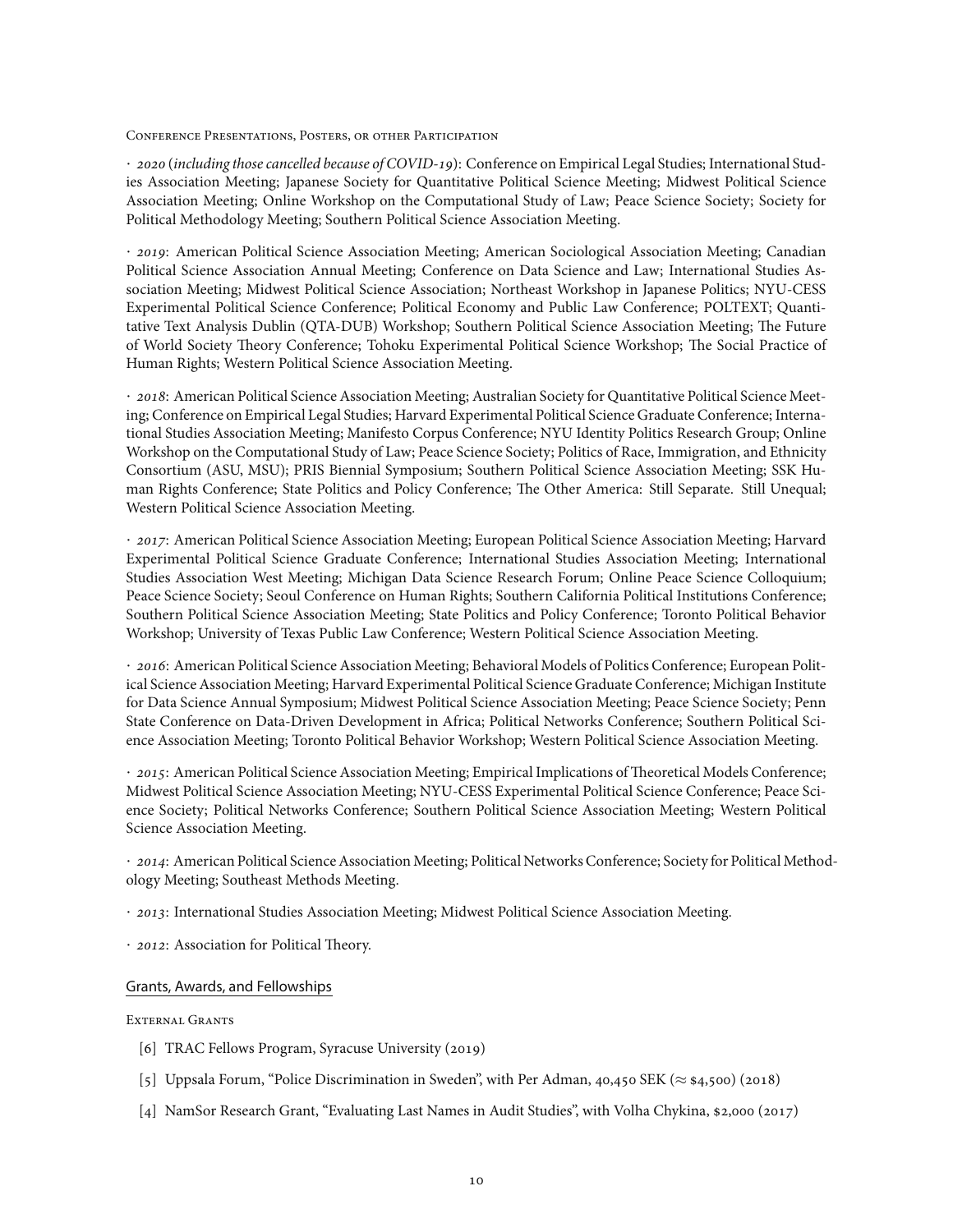- [3] APSA Centennial Grant for Supplemental Research Support, "Minding the Measurement Gap: Group Consciousness and Political Behavior", with Kostanca Dhima, Matt Golder, and Sona N. Golder, \$2,500 (2017)
- [2] Swedish Research Council 2017-2019 (Nr. 2016-02632), "Encouraging State Respect for Human Rights: A Series of Randomized Experiments", with Christopher J. Fariss and Kristine Eck, 3.6 million SEK (*≈* \$400,000)  $(2016)$
- [1] Making Electoral Democracy Work Project, "A Behavioral Measure of Gender and Race Consciousness", with Kostanca Dhima, Matt Golder, and Sona N. Golder, \$4,800 (2016)

Internal Grants

- [18] Walter and Constance Burke Research Initiation Award, Dartmouth College, \$30,000 (2020)
- [17] Discrimination in Japanese Politics, Tokyo Foundation for Policy Research, \$30,000 (2019)
- [16] Inequality and Policy Choice, Tokyo Foundation for Policy Research, \$50,000 (2019)
- [15] New Directions in Japanese Politics, Tokyo Foundation for Policy Research, \$276,300 (2019)
- [14] Studying Outgroup Attitudes in Asia, Tokyo Foundation for Policy Research, \$90,000 (2019)
- [13] International Institute Workshop Grant, University of Michigan, with Anil Menon, \$1,000 (2019)
- [12] Dissertation Research Grant, University of Michigan, \$1,500 (2019)
- [11] Rackham Graduate Student Research Grant, University of Michigan, \$3,000 (2018)
- [10] Rackham Interdisciplinary Workshop Grant, University of Michigan, with Robert Mickey, \$5,000 (2018)
- [9] Rackham Professional Development Grant, \$400 (2018)
- [8] Enterprise Grant, University of Michigan, with Principal Investigators Michelle Bellino, Christian Davenport, and Kiyoteru Tsutsui, and Volha Chykina, \$20,000 (2018)
- [7] Diversity, Equity, and Inclusion Innovation Grant, University of Michigan, with Michelle Bellino, Volha Chykina, Christian Davenport, and Kiyoteru Tsutsui, \$5,000 (2018)
- [6] Rackham Interdisciplinary Workshop Grant, University of Michigan, with Robert Mickey, \$5,000 (2017)
- [5] Rackham Graduate Student Research Grant, University of Michigan, with Volha Chykina, \$1,500 (2017)
- [4] Graduate Research Support Award, Pennsylvania State University, \$2,000 (2014)
- [3] Geographic Information Analysis Core Pilot Hours Seed Grant, Pennsylvania State University, with Christopher J. Fariss, \$1,000 (2014)
- [2] Summer Graduate Research Award, Pennsylvania State University, with Christopher J. Fariss, \$3,500 (2014)
- [1] Graduate Student Research Grant, McCourtney Institute for Democracy, Pennsylvania State University, \$1,000 (2014)

Awards and Fellowships

- [9] Best Comments Award, Conflict & Peace, Research & Development Group, University of Michigan, (2018)
- [8] Thomas M. Carsey Scholar, APSA's State Politics and Policy Section (2017)
- [7] Roy Pierce Award, University of Michigan, \$6,000 (2017)
- [6] Florence and Angelo Paterno Graduate Fellowship, Pennsylvania State University (2015)
- [5] Bruce R. Miller and Dean D. LaVigne Graduate Fellowship, Pennsylvania State Universiy (2015)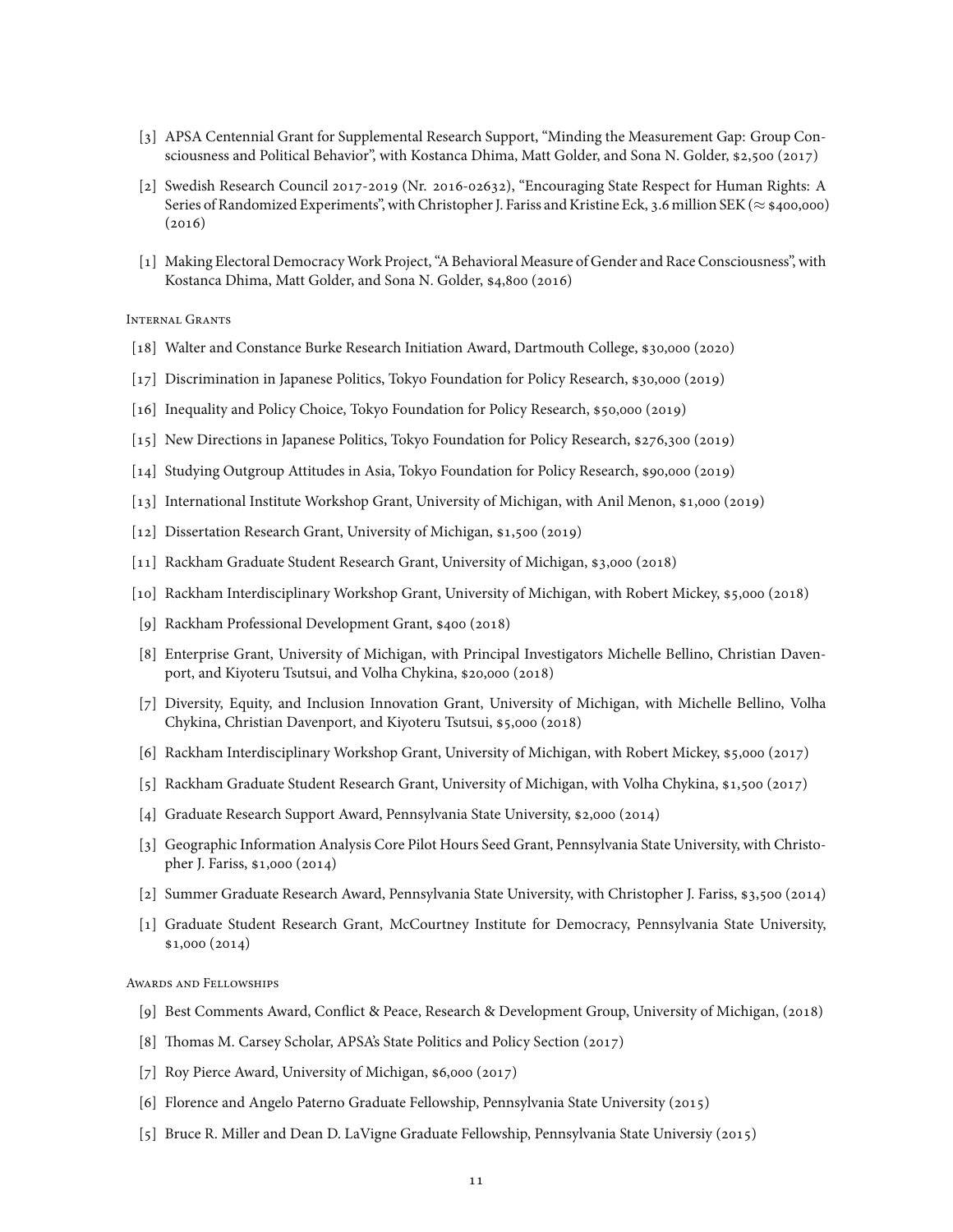- [4] Best Political Science Master's Essay Award, Pennsylvania State University, \$1,000 (2015)
- [3] Big Data and Democracy Research Fellow, Pennsylvania State University (2015)
- [2] Graduate Scholar Award, Pennsylvania State University, \$2,000 per annum (2013–2016)
- [1] Welch Graduate Award, Pennsylvania State University, \$5,000 (2013)

## Mentoring

Dissertation Committee Member

*·* [Boyoon Lee](https://boyoonlee.com/) (Pennsylvania State University)

## Graduate Student Research Collaborators

*·* [Noah Bazis](https://www.goladderup.org/about/) (Northwestern), [Katherine Clayton](https://t.co/tpzzNLHbS5?amp=1) (Stanford University), [Kostanca Dhima](https://kdhima.com/) (Texas A&M University), [Melanie Dominguez](https://polisci.unm.edu/people/graduate-students/profile/melanie-sonntag.html) (University of New Mexico), [Trevor Incerti](https://www.trevorincerti.com/) (Yale University), [Jinhyuk Jang](https://www.polisci.la.psu.edu/people/juj81) (Pennsylvania State University), [Michelangelo Landgrave](https://michelangelolandgrave.wordpress.com/) (University of California, Riverside), [Boyoon Lee](https://boyoonlee.com/) (Pennsylvania State University), Sean Long (University of California, Riverside), [Anil Menon](https://sites.lsa.umich.edu/armenon/) (University of Michigan), [Semra Sevi](https://semrasevi.com/) (University of Montreal), [Elliot Silverberg](https://foreignpolicy.com/author/elliot-silverberg/) (Georgetown University), [Hikaru Yamagishi](https://politicalscience.yale.edu/people/hikaru-yamagishi) (Yale University).

#### Undergraduate Student Mentees and Research Collaborators

*·* Lillian Aronson (Pennsylvania State University), Emma Cohen (Pennsylvania State University), Paris Heard (University of Michigan), John Kahn (Dartmouth College), Kasey Rhee (Dartmouth College), Noah Speitel (Pennsylvania State University), Omar Vasquez-Chavez (University of Michigan), Katerina Yankanich (Pennsylvania State University), Steven Zhang (Pennsylvania State University).

## Teaching Experience

Courses

*Dartmouth College*

- *·* Quantitative Political Analysis (*scheduled*)
- *·* Experiments on Racial and Gender Discrimination (*scheduled*)

*University of Virginia School of Law*

*·* Text Analysis for Legal Practice (with Kevin L. Cope) (J-term 2020)

Short Courses and Workshops

#### *Hiroshima University*

*·* Testing Theories about Discrimination in Politics (February 1, 2020)

## *Hokkaido University*

- *·* Introduction to Automatic Text Analysis (January 24, 2020)
- *·* Introduction to R (January 24, 2020)

#### *Keio University*

*·* Fielding Surveys (*scheduled*)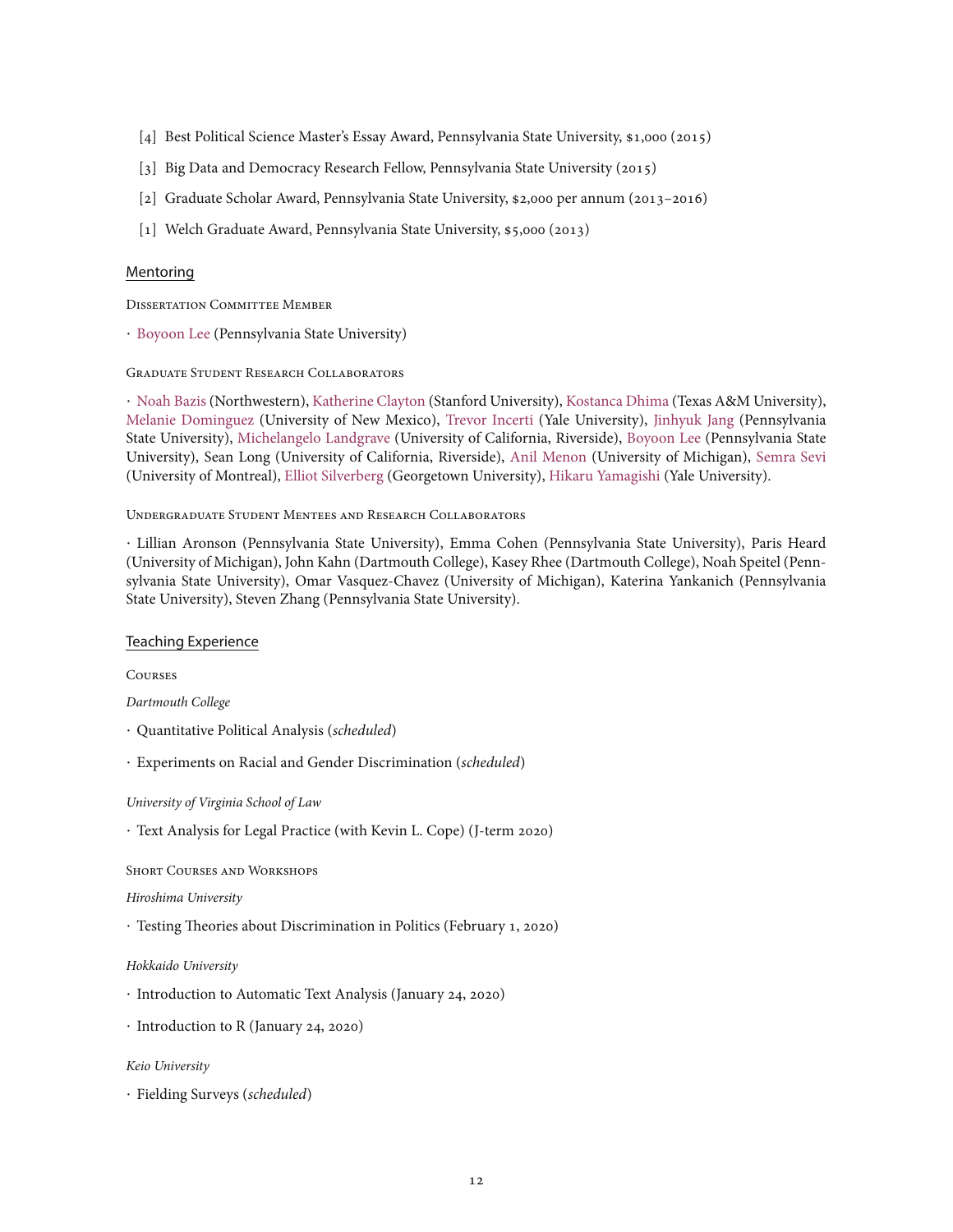#### *Kobe University*

*·* Publishing (October 15, 2020)

#### *Sungkyunkwan University*

- *·* Additional Subjects in Automatic Text Analysis (November 25, 2019)
- *·* Introduction to Automatic Text Analysis (May 28, 2019)
- *·* Introduction to Audit Studies (May 30, 2017)

*Tokyo Foundation for Policy Research*

- *·* Introduction to Qualtrics and R (August 21, 2019)
- *·* Introduction to Experiments (September 6, 2019)

## *Tohoku University*

*·* Testing Theories about Discrimination in Politics (March 2, 2020)

## *University of Michigan*

*·* Introduction to Audit Studies (January 27, 2017)

## *Uppsala University*

*·* Introduction to R (May 10, 2017)

## *Waseda University*

*·* Fielding Surveys (September 28, 2020)

#### *Yonsei University*

- *·* Introduction to Automatic Text Analysis (August 4, 2020)
- *·* Introduction to R (August 4, 2020)

#### Guest Lecturer

*·* Kyushu University, Pennsylvania State University, and Waseda University.

## Select Instructional Training

- *·* Workshop on Research-Based Practices for College Teaching, University of Michigan (2016)
- *·* Teaching with Technology Certificate, Pennsylvania State University (2016)
- *·* Course on the Adult Learner, Pennsylvania State University (2015)
- *·* Certificate for Online Teaching, Pennsylvania State University (2014)
- *·* Working with Student Teams Certificate, Pennsylvania State University (2014)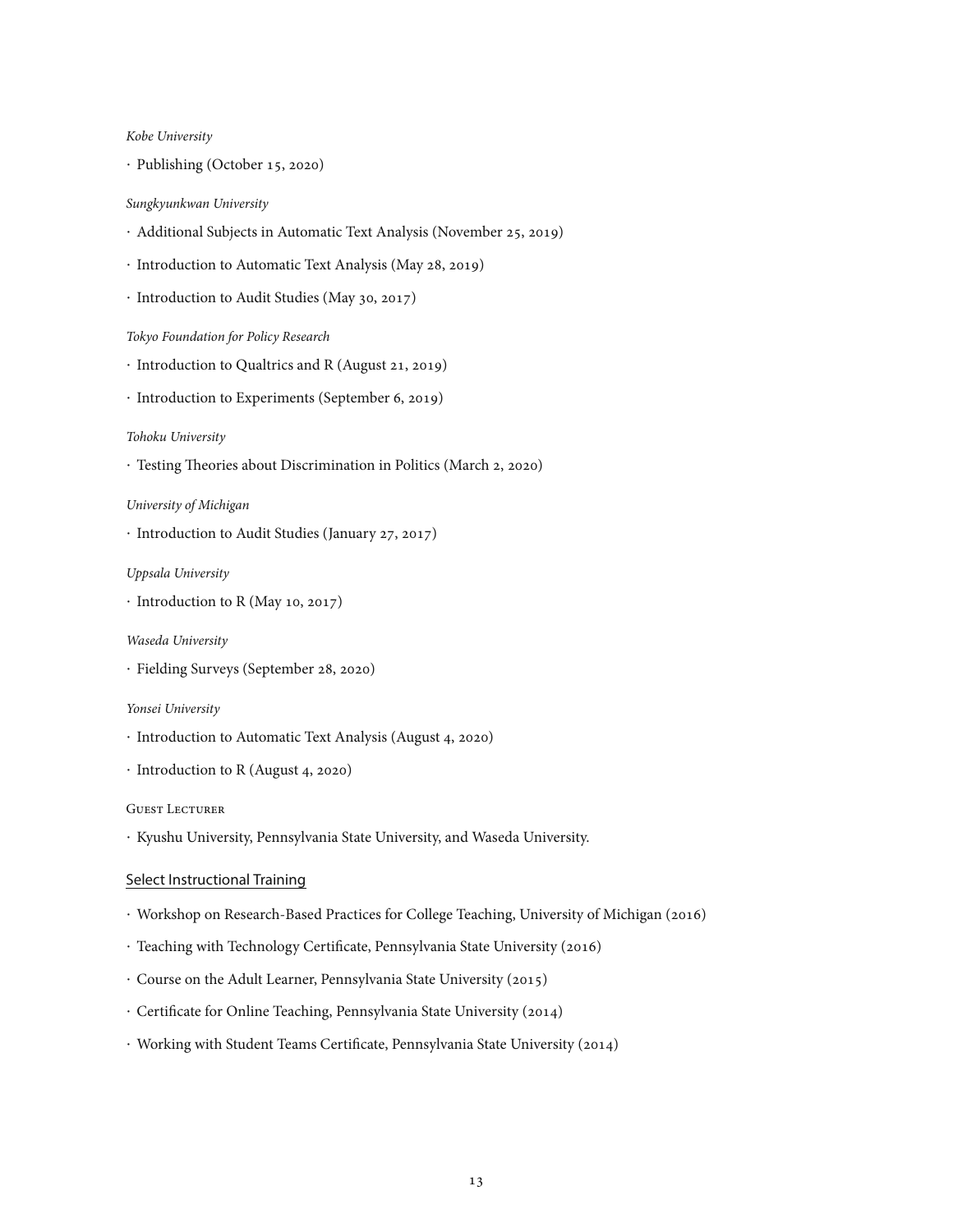## Community Building

Seminar Series Organizer

- [3] Founder and Organizer, [Asian Online Political Science Seminar Series \(AOPSSS\)](http://aopsss.org/) (2020–present)
- [2] Co-founder and Co-organizer, [Japanese Politics Online Seminar Series \(JPOSS\)](http://jposs.org/) (2020–present)
- [1] Co-founder and Co-organizer (with Holger L. Kern), [Virtual Workshop on Authoritarian Regimes](http://authoritarianregimes.org) (2016– 2020, 43 sessions)

## Conference Organizer

- [4] Conference Organizer (with Anil Menon), Politics and Historical Legacies (3 panels, 9 papers), University of Michigan (2019)
- [3] Conference Organizer (with Courtenay Conrad), The Politics of Policing Virtual Conference (3 panels, 12 papers), Conflict Consortium Virtual Workshop (2019)
- [2] Conference Organizer (with Michelle Bellino, Volha Chykina, Christian Davenport, and Kiyoteru Tsutsui), Campus Human Rights Conference, University of Michigan (2018)
- [1] Conference Organizer (with Jeong-Woo Koo and Kiyoteru Tsutsui), Frontiers of Human Rights Research: Methodological Innovations and New Rights Issues, University of Michigan (2018)

Mini-Conference Organizer

- [3] Mini-Conference Organizer (with Holger L. Kern), The Politics of Authoritarian Regimes Mini-Conference (5 panels, 20 papers), Midwest Political Science Association Meeting (2020, *cancelled*)
- [2] Mini-Conference Organizer (with Holger L. Kern), The Politics of Authoritarian Regimes Mini-Conference (5 panels, 20 papers), Southern Political Science Association Meeting (5 times: 2020, 2019, 2018, 2017, 2016)
- [1] Mini-Conference Organizer (with Courtenay Conrad), The Politics of Policing Mini-Conference (4 panels, 12 papers), Western Political Science Association Meeting (2018)

Workshop Organizer

[1] Founder and Co-organizer (with Anil Menon and Robert Mickey), [Exploring Historical Legacies and Mem](http://historicallegacies.org/)[ory Workshop](http://historicallegacies.org/), University of Michigan (2017–2019)

## Service

**DISCIPLINE** 

- *·* Member, Selection Committee for the Society for Political Methodology Poster Award (2020)
- *·* Editorial Assistant, [Comparative Politics APSA Newsletter](http://comparativepolitics.com) (2014–2018)

*·* Country Expert Coder, Varieties of Democracy (2014) *·* Journal and press reviewer:([Publons profile\)](https://publons.com/author/1403180/charles-crabtree#profile): *American Journal of Political Science*, *American Political Science Review*, *American Sociological Review*, *British Journal of Political Science*, *Comparative Political Studies*, *Conflict Management and Peace Science*, *European Political Science Review*, *Governance*, *Government and Opposition*, *International Migration Review*, *International Organization*, *International Studies Quarterly*, *International Studies Review*, *Journal of Conflict Resolution*, *Journal of Human Rights*, *Journal of Law and Courts*, *Journal of Peace Research*, *Journal of Open Source Software*, *Journal of Politics*, *Legislative Studies Quarterly Political Behavior*, *Political Research Quarterly*, *PS: Politics Science and Politics*, *Research & Politics*, *Review of International Organizations*, *Social Forces*, *Sociological Methodology*, *Socius*, *St. Anthony's International Review*, *West European Politics*, Cambridge, Springer.

*<sup>·</sup>* Grant reviewer: National Science Foundation.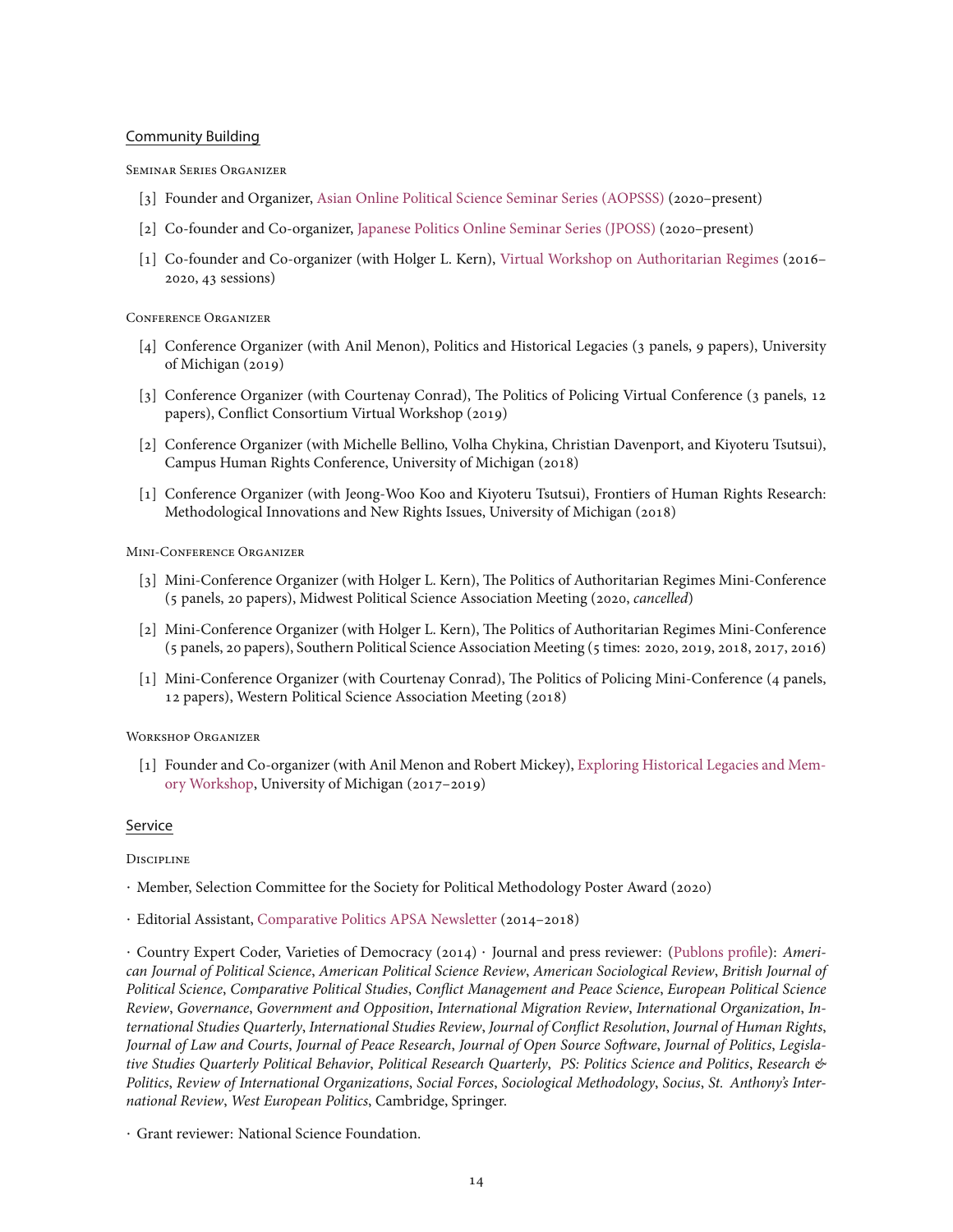#### **DEPARTMENT**

## *Dartmouth College*

*·* Member, Inclusion Committee, Department of Government (2020–present)

## Other Professional Activity

- *·* Member, [Scholar's Strategy Network](https://scholars.org/scholar/charles-crabtree) (2020–present)
- *·* Catalyst, Berkeley Initiative for Transparency in the Social Science (BITSS) (2017–present)
- *·* Research Analyst, National Opinion Research Center, University of Chicago (May 2015)

## Additional Research Training

*·* Institute for Qualitative and Multi-Method Research, Syracuse University (2017)

*·* Research Transparency and Reproducibility Training, Berkeley Initiative for Transparency in the Social Science (BITSS) (2017)

- *·* International Workshop on Statistical Genetic Methods for Human Complex Traits (2017)
- *·* Empirical Implications of Theoretical Models Summer Institute (2015)
- *·* Workshops on Social Networks Analysis, Political Networks Conference (2014, 2015)
- *·* Geographic Information Systems Institute, University of South Carolina (2013)

## Skills

- *·* Programming and Analysis: (Arc/Q)GIS, Python, <sup>R</sup>.
- *·* Web Programming and Markup Languages: CSS, Javascript, PHP, (X)HTML, XML, XSLT.
- *·* Languages: Intermediate Russian. Reading ability in French, Latin, and Middle English. Basic Japanese (still).

## Fieldwork and International Experience*<sup>∗</sup>*Only trips longer than four consecutive weeks listed.

| Belarus (2007, 2008–2010, 2014) | Italy $(2017)$      | Japan (2019–present) |
|---------------------------------|---------------------|----------------------|
| Poland $(2007)$                 | Sweden (2017, 2019) | Ukraine (2007, 2008) |